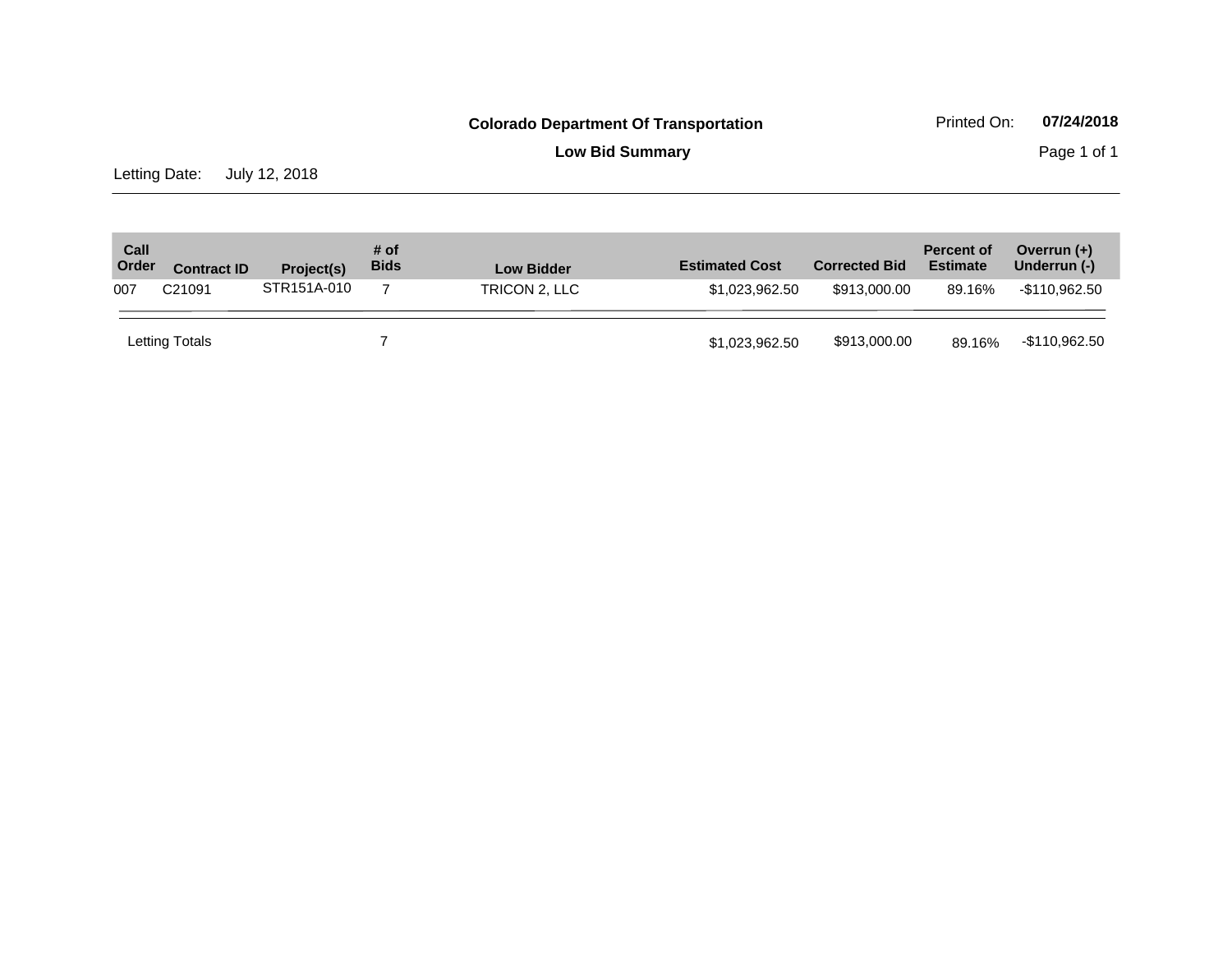|                               |                                                                                                                                     |              | <b>Colorado Department Of Transportation</b> | Printed On:              | 07/24/2018 |  |  |
|-------------------------------|-------------------------------------------------------------------------------------------------------------------------------------|--------------|----------------------------------------------|--------------------------|------------|--|--|
|                               |                                                                                                                                     | Page 1 of 1  |                                              |                          |            |  |  |
| Letting No:                   | 20180712                                                                                                                            | Contract ID: | C <sub>21091</sub>                           | Project(s): STR 151A-010 |            |  |  |
| Letting Date:                 | July 12, 2018                                                                                                                       | Region:      | 5                                            |                          |            |  |  |
| Letting Time:                 | $10:00$ AM<br>Contract Time: 56 CALENDAR DAYS                                                                                       |              |                                              | Counties: ARCHULETA      |            |  |  |
| <b>Contract Description:</b>  |                                                                                                                                     |              |                                              |                          |            |  |  |
| Guardrail and Asphalt Paving. | ARCHULETA County, Replacement of Two 84" Corrugated Metal Pipes with One 12' x 8'<br>precast Concrete Box Culvert. Detour pavement, |              |                                              |                          |            |  |  |

| Rank           | <b>Vendor ID</b> | <b>Vendor Name</b>                                         | <b>Total Bid</b> | <b>Percent Of</b><br><b>Low Bid</b> | <b>Percent Of</b><br><b>Estimate</b> |
|----------------|------------------|------------------------------------------------------------|------------------|-------------------------------------|--------------------------------------|
|                | 055A             | TRICON 2, LLC                                              | \$913,000.00     | 100.00%                             | 89.16%                               |
| $\mathbf 0$    | -EST-            | <b>Engineer's Estimate</b>                                 | \$1,023,962.50   | 112.15%                             | 100.00%                              |
| 2              | 1459A            | DIETZLER CONSTRUCTION CORPORATION                          | \$1,158,880.52   | 126.93%                             | 113.18%                              |
| 3              | 232A             | AMERICAN CIVIL CONSTRUCTORS, LLC. dba ACC Mountain<br>West | \$1,267,151.00   | 138.79%                             | 123.75%                              |
| 4              | 1282A            | AMERICAN WEST CONSTRUCTION, LLC                            | \$1,288,288.00   | 141.10%                             | 125.81%                              |
| 5              | 780A             | LOBOS STRUCTURES, LLC                                      | \$1,300,390.23   | 142.43%                             | 127.00%                              |
| 6              | 160A             | KIRKLAND CONSTRUCTION, L.L.L.P.                            | \$1,599,249.50   | 175.16%                             | 156.18%                              |
| $\overline{7}$ | 005A             | A and S CONSTRUCTION CO.                                   | \$1,611,753.00   | 176.53%                             | 157.40%                              |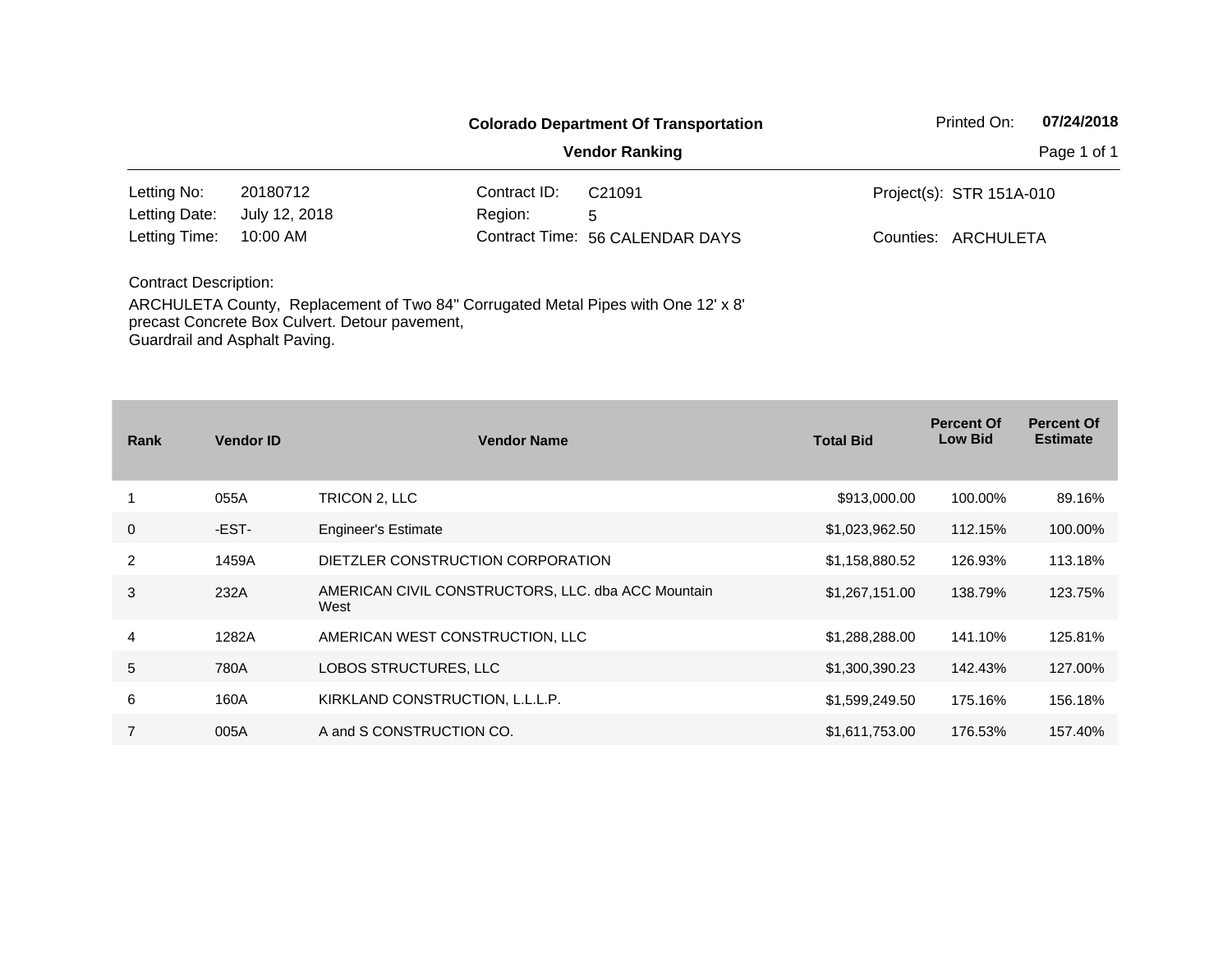| <b>Tabulation of Bids</b>                     |                     |                                                   |  |                         |             |                            |               |                                    |           | Page 1 of 19                                              |           |  |
|-----------------------------------------------|---------------------|---------------------------------------------------|--|-------------------------|-------------|----------------------------|---------------|------------------------------------|-----------|-----------------------------------------------------------|-----------|--|
| Letting No:<br>Letting Date:<br>Letting Time: |                     | 20180712<br>July 12, 2018<br>10:00 AM             |  | Contract ID:<br>Region: | C21091<br>5 |                            |               |                                    |           | Counties: ARCHULETA                                       |           |  |
|                                               |                     |                                                   |  | $(0)$ -EST-             |             | <b>Engineer's Estimate</b> |               | $(1)$ 055A<br><b>TRICON 2, LLC</b> |           | (2) 1459A<br><b>DIETZLER</b><br><b>CONSTRUCTION CORP.</b> |           |  |
| <b>Item Code</b>                              |                     | <b>Description</b>                                |  |                         | Quantity    | <b>Unit Price</b>          | <b>Amount</b> | <b>Unit Price</b>                  | Amount    | <b>Unit Price</b>                                         | Amount    |  |
| <b>SECTION:</b>                               | 0001                | <b>BID Items</b>                                  |  |                         |             |                            |               |                                    | LCC:      |                                                           |           |  |
|                                               |                     | 201-00000 Clearing and Grubbing                   |  | 1.000                   | L SI        | 10,000.00000               | 10,000.00     | 15,000.00000                       | 15,000.00 | 5,265.00000                                               | 5,265.00  |  |
| 202-00035 Removal of Pipe                     |                     |                                                   |  | 110.000                 | LF          | 75.00000                   | 8,250.00      | 31.25000                           | 3,437.50  | 40.95000                                                  | 4,504.50  |  |
|                                               |                     | 202-00090 Removal of Delineator                   |  |                         | 2.000 EACH  | 10.00000                   | 20.00         | 12.50000                           | 25.00     | 5.85000                                                   | 11.70     |  |
|                                               |                     | 202-00220 Removal of Asphalt Mat                  |  | 531.000                 | SY          | 10.00000                   | 5,310.00      | 7.50000                            | 3,982.50  | 11.66000                                                  | 6,191.46  |  |
|                                               |                     | 202-00240 Removal of Asphalt Mat (Planing)        |  | 565.000                 | <b>SY</b>   | 15.00000                   | 8,475.00      | 8.55000                            | 4,830.75  | 10.03000                                                  | 5,666.95  |  |
|                                               |                     | 202-00250 Removal of Pavement Marking             |  | 1,270.000               | SF          | 3.00000                    | 3,810.00      | 3.61000                            | 4,584.70  | 4.97000                                                   | 6,311.90  |  |
| 202-01000 Removal of Fence                    |                     |                                                   |  | 351.000                 | LF          | 1.00000                    | 351.00        | 2.50000                            | 877.50    | 3.51000                                                   | 1,232.01  |  |
| 202-04001                                     | <b>Plug Culvert</b> |                                                   |  |                         | 1.000 EACH  | 1,500.00000                | 1,500.00      | 7,750.00000                        | 7,750.00  | 4,680.00000                                               | 4,680.00  |  |
|                                               |                     | 203-00060 Embankment Material (Complete In Place) |  | 883.000                 | CY          | 20.00000                   | 17,660.00     | 15.00000                           | 13,245.00 | 49.14000                                                  | 43,390.62 |  |
| 203-01500 Blading                             |                     |                                                   |  |                         | 30.000 HOUR | 130.00000                  | 3,900.00      | 87.50000                           | 2,625.00  | 204.75000                                                 | 6,142.50  |  |
| 203-01510 Backhoe                             |                     |                                                   |  |                         | 20,000 HOUR | 150.00000                  | 3,000.00      | 87.50000                           | 1,750.00  | 157.95000                                                 | 3,159.00  |  |
| 203-01550 Dozing                              |                     |                                                   |  |                         | 20.000 HOUR | 150.00000                  | 3,000.00      | 87.50000                           | 1,750.00  | 169.65000                                                 | 3,393.00  |  |
| 203-01582 Truck (Dump)                        |                     |                                                   |  |                         | 30.000 HOUR | 100.00000                  | 3,000.00      | 87.50000                           | 2,625.00  | 146.25000                                                 | 4,387.50  |  |
|                                               |                     | 203-01594 Combination Loader                      |  |                         | 50.000 HOUR | 100.00000                  | 5,000.00      | 87.50000                           | 4,375.00  | 134.55000                                                 | 6,727.50  |  |
|                                               |                     |                                                   |  |                         |             |                            |               |                                    |           |                                                           |           |  |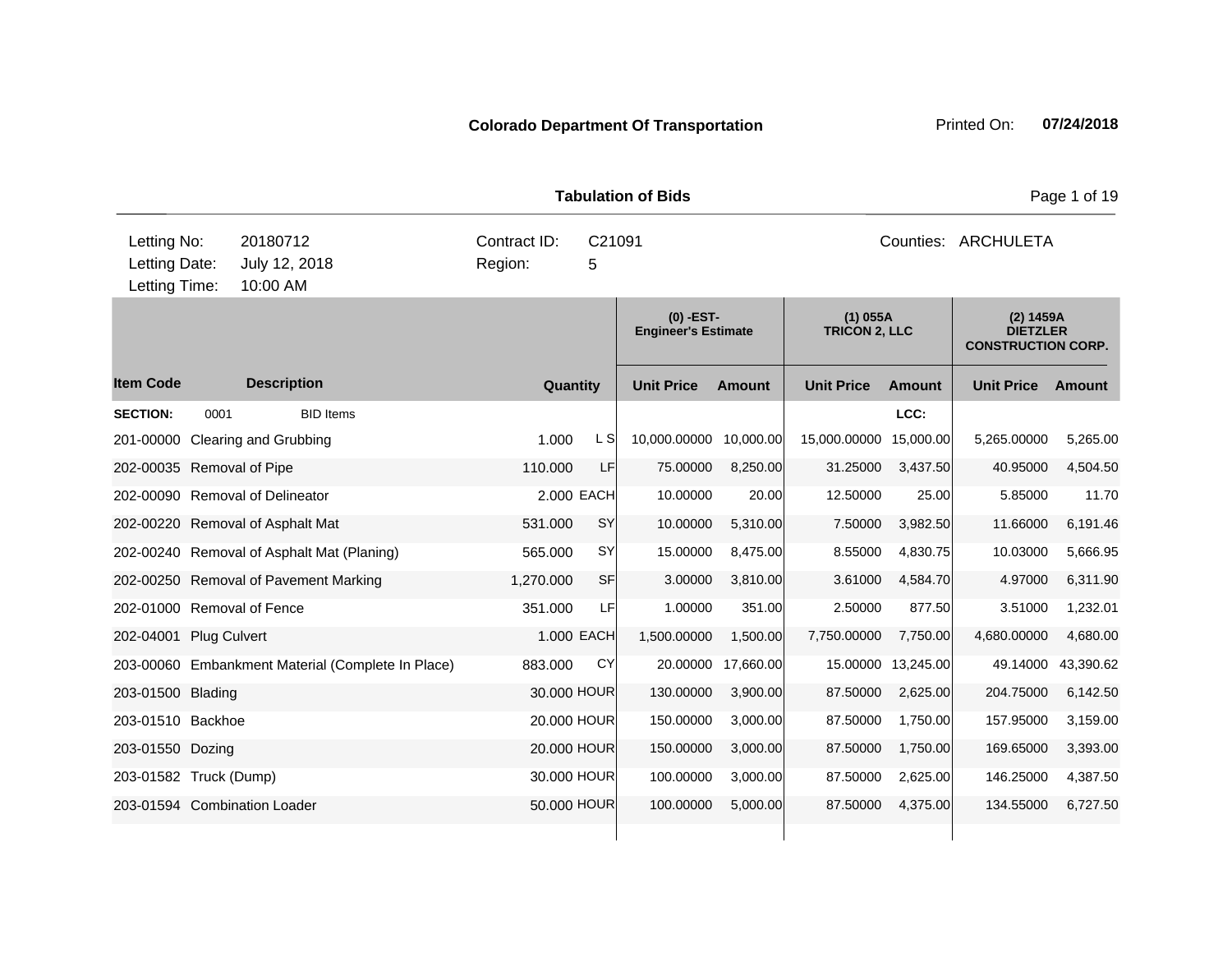| <b>Tabulation of Bids</b>                     |      |                                                    |                         |             |                                           |                    |                                    |                     | Page 2 of 19                                              |                    |  |  |
|-----------------------------------------------|------|----------------------------------------------------|-------------------------|-------------|-------------------------------------------|--------------------|------------------------------------|---------------------|-----------------------------------------------------------|--------------------|--|--|
| Letting No:<br>Letting Date:<br>Letting Time: |      | 20180712<br>July 12, 2018<br>10:00 AM              | Contract ID:<br>Region: | C21091<br>5 |                                           |                    |                                    | Counties: ARCHULETA |                                                           |                    |  |  |
|                                               |      |                                                    |                         |             | $(0)$ -EST-<br><b>Engineer's Estimate</b> |                    | $(1)$ 055A<br><b>TRICON 2, LLC</b> |                     | (2) 1459A<br><b>DIETZLER</b><br><b>CONSTRUCTION CORP.</b> |                    |  |  |
| <b>Item Code</b>                              |      | <b>Description</b>                                 |                         | Quantity    | <b>Unit Price</b>                         | <b>Amount</b>      | <b>Unit Price</b>                  | Amount              | <b>Unit Price</b>                                         | Amount             |  |  |
| <b>SECTION:</b>                               | 0001 | <b>BID</b> Items                                   |                         |             |                                           |                    |                                    | LCC:                |                                                           |                    |  |  |
| 203-01597 Potholing                           |      |                                                    |                         | 16,000 HOUR | 200.00000                                 | 3,200.00           | 250.00000                          | 4,000.00            | 351.00000                                                 | 5,616.00           |  |  |
| 203-02330 Laborer                             |      |                                                    |                         | 20.000 HOUR | 40.00000                                  | 800.00             | 37.50000                           | 750.00              | 52.65000                                                  | 1,053.00           |  |  |
| 206-00000 Structure Excavation                |      |                                                    | 920.000                 | CY          |                                           | 30.00000 27,600.00 |                                    | 15.00000 13,800.00  |                                                           | 14.04000 12,916.80 |  |  |
|                                               |      | 206-00100 Structure Backfill (Class 1)             | 360.000                 | <b>CY</b>   |                                           | 50.00000 18,000.00 |                                    | 54.86000 19,749.60  |                                                           | 29.95000 10,782.00 |  |  |
| 206-01781 Shoring (Area 1)                    |      |                                                    | 1.000                   | L S         | 25,000.00000 25,000.00                    |                    | 24,000.00000 24,000.00             |                     | 103,350.00000 103,350.00                                  |                    |  |  |
| 206-01782 Shoring (Area 2)                    |      |                                                    | 1.000                   | L S         | 25,000.00000 25,000.00                    |                    | 24,000.00000 24,000.00             |                     | 16,965.00000 16,965.00                                    |                    |  |  |
| 207-00205 Topsoil                             |      |                                                    | 325.000                 | <b>CY</b>   | 18.00000                                  | 5,850.00           | 10.00000                           | 3,250.00            |                                                           | 54.99000 17,871.75 |  |  |
| 207-00210 Stockpile Topsoil                   |      |                                                    | 325,000                 | CY          | 20.00000                                  | 6,500.00           | 10.00000                           | 3,250.00            | 14.04000                                                  | 4,563.00           |  |  |
|                                               |      | 208-00002 Erosion Log Type 1 (12 Inch)             | 500.000                 | LF          | 5.00000                                   | 2,500.00           | 7.50000                            | 3,750.00            | 5.27000                                                   | 2,635.00           |  |  |
| 208-00020 Silt Fence                          |      |                                                    | 2,450.000               | LF          | 2.50000                                   | 6,125.00           | 3.13000                            | 7,668.50            | 2.34000                                                   | 5,733.00           |  |  |
|                                               |      | 208-00045 Concrete Washout Structure               |                         | 1.000 EACH  | 1,300.00000                               | 1,300.00           | 1,125.00000                        | 1,125.00            | 1,170.00000                                               | 1,170.00           |  |  |
| 208-00070 Vehicle Tracking Pad                |      |                                                    |                         | 2.000 EACH  | 1,200.00000                               | 2,400.00           | 1,875.00000                        | 3,750.00            | 10,530.00000                                              | 21,060.00          |  |  |
|                                               |      | 208-00103 Removal and Disposal of Sediment (Labor) |                         | 44.000 HOUR | 40.00000                                  | 1,760.00           | 37.50000                           | 1,650.00            | 52.65000                                                  | 2,316.60           |  |  |
|                                               |      | 208-00105 Removal and Disposal of Sediment         |                         | 20,000 HOUR | 100.00000                                 | 2,000.00           | 87.50000                           | 1,750.00            | 134.55000                                                 | 2,691.00           |  |  |

(Equipment)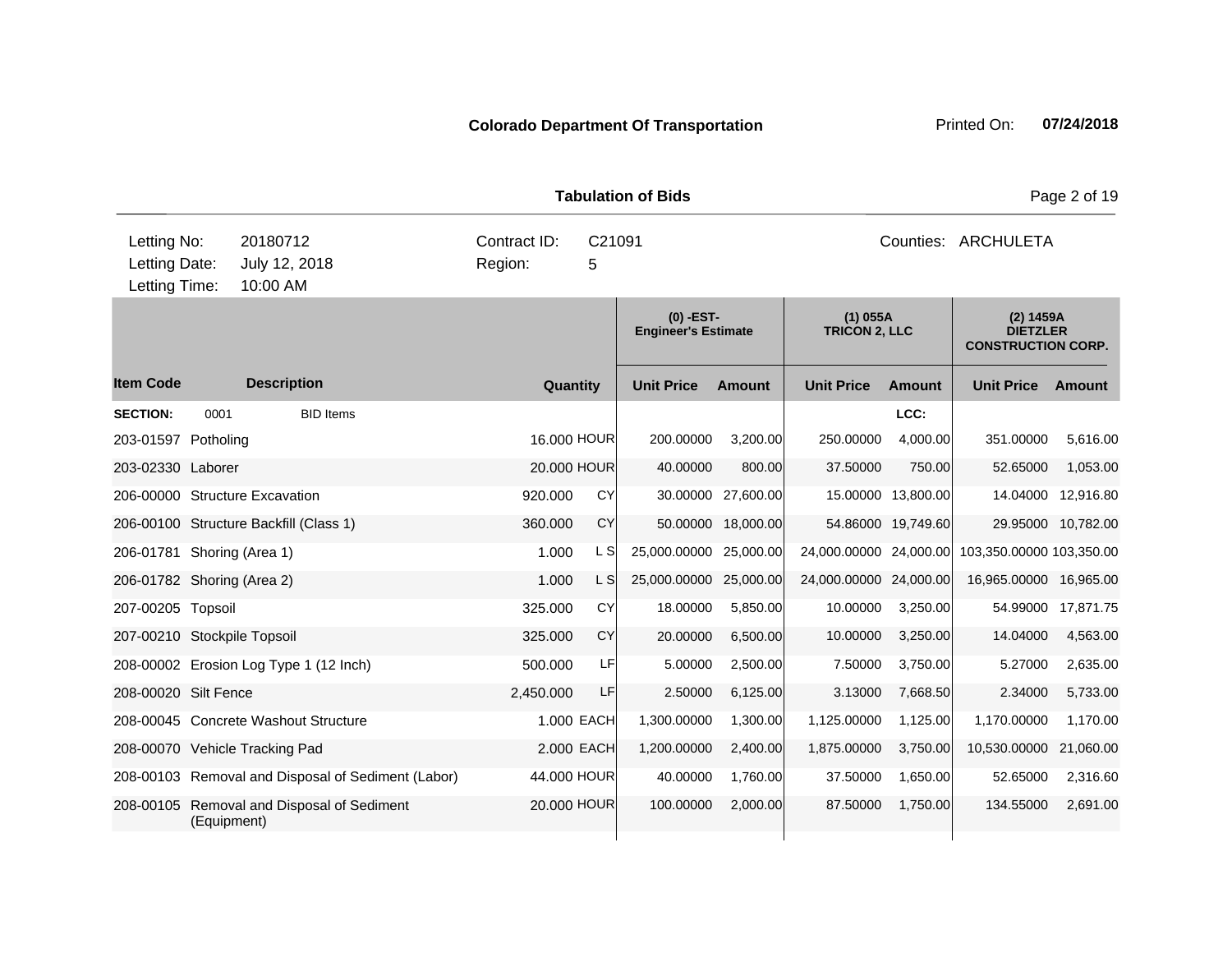|                                               |      |                                                                               |                         | <b>Tabulation of Bids</b> | Page 3 of 19                              |                      |                                    |                      |                                                           |                      |
|-----------------------------------------------|------|-------------------------------------------------------------------------------|-------------------------|---------------------------|-------------------------------------------|----------------------|------------------------------------|----------------------|-----------------------------------------------------------|----------------------|
| Letting No:<br>Letting Date:<br>Letting Time: |      | 20180712<br>July 12, 2018<br>10:00 AM                                         | Contract ID:<br>Region: | C21091<br>5               |                                           |                      | Counties: ARCHULETA                |                      |                                                           |                      |
|                                               |      |                                                                               |                         |                           | $(0)$ -EST-<br><b>Engineer's Estimate</b> |                      | $(1)$ 055A<br><b>TRICON 2, LLC</b> |                      | (2) 1459A<br><b>DIETZLER</b><br><b>CONSTRUCTION CORP.</b> |                      |
| <b>Item Code</b>                              |      | <b>Description</b>                                                            |                         | Quantity                  | <b>Unit Price</b>                         | <b>Amount</b>        | <b>Unit Price</b>                  | <b>Amount</b>        | <b>Unit Price</b>                                         | Amount               |
| <b>SECTION:</b>                               | 0001 | <b>BID</b> Items                                                              |                         |                           |                                           |                      |                                    | LCC:                 |                                                           |                      |
|                                               |      | 208-00106 Sweeping (Sediment Removal)                                         |                         | 10,000 HOUR               | 120.00000                                 | 1,200.00             | 87.50000                           | 875.00               | 128.70000                                                 | 1,287.00             |
| 208-00107 Removal of Trash                    |      |                                                                               |                         | 10.000 HOUR               | 80.00000                                  | 800.00               | 37.50000                           | 375.00               | 128.70000                                                 | 1,287.00             |
|                                               |      | 208-00207 Erosion Control Management                                          | 18.000                  | <b>DAY</b>                | 225.00000                                 | 4,050.00             | 110.00000                          | 1,980.00             | 468.00000                                                 | 8,424.00             |
| 208-00400 Water Control                       |      |                                                                               | 1.000                   | L S                       | 10,000.00000                              | 10,000.00            | 10,000.00000                       | 10,000.00            | 11,700.00000                                              | 11,700.00            |
| 212-00006 Seeding (Native)                    |      |                                                                               |                         | 0.900 ACRE                | 2,000.00000                               | 1,800.00             | 1,250.00000                        | 1,125.00             | 2,027.84000                                               | 1,825.06             |
|                                               |      | 212-00028 Seeding (Wetlands)                                                  |                         | 0.010 ACRE                | 2,100.00000                               | 21.00                | 18,750.00000                       | 187.50               | 39,220.27000                                              | 392.20               |
| 212-00032 Soil Conditioning                   |      |                                                                               |                         | 0.900 ACRE                | 1,500.00000                               | 1,350.00             | 625.00000                          | 562.50               | 917.83000                                                 | 826.05               |
|                                               |      | 213-00003 Mulching (Weed Free)                                                |                         | 0.300 ACRE                | 2,000.00000                               | 600.00               | 1,875.00000                        | 562.50               | 2,278.07000                                               | 683.42               |
| 213-00061 Mulch Tackifier                     |      |                                                                               | 60.000                  | <b>LB</b>                 | 5.00000                                   | 300.00               | 6.25000                            | 375.00               | 5.51000                                                   | 330.60               |
|                                               |      | 214-01010 Brush Layer Cutting                                                 | 100.000 EACH            |                           | 3.00000                                   | 300.00               | 6.25000                            | 625.00               | 2.63000                                                   | 263.00               |
|                                               |      | 216-00101 Soil Retention Blanket (Straw-Coconut)<br>(Photodegradable Class 1) | 1,579.000               | SY                        | 4.00000                                   | 6,316.00             | 3.33000                            | 5,258.07             | 3.86000                                                   | 6,094.94             |
| 240-00000 Wildlife Biologist                  |      |                                                                               |                         | 20.000 HOUR               | 100.00000                                 | 2,000.00             | 100.00000                          | 2,000.00             | 120.67000                                                 | 2,413.40             |
|                                               |      | 304-06000 Aggregate Base Course (Class 6)                                     | 524.000                 | <b>TON</b>                | 18.00000                                  | 9,432.00             |                                    | 33.83000 17,726.92   | 31.82000                                                  | 16,673.68            |
|                                               |      | 403-00720 Hot Mix Asphalt (Patching) (Asphalt)                                | 863.000                 | <b>TON</b>                |                                           | 225.00000 194,175.00 |                                    | 150.00000 129,450.00 |                                                           | 175.28000 151,266.64 |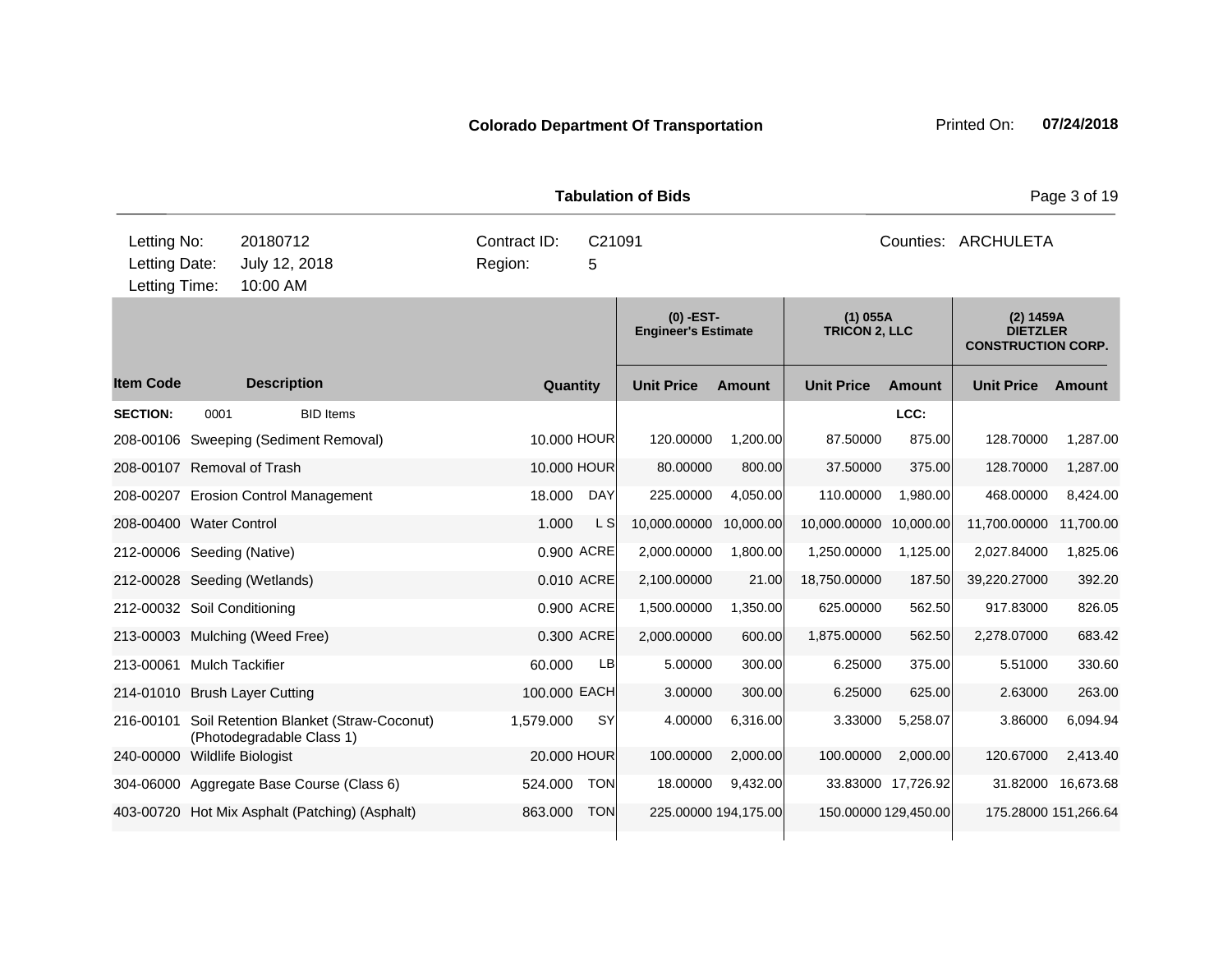|                                               |           |                                                        |                         |             | <b>Tabulation of Bids</b>                 |                    | Page 4 of 19                       |                     |                                                           |                    |  |
|-----------------------------------------------|-----------|--------------------------------------------------------|-------------------------|-------------|-------------------------------------------|--------------------|------------------------------------|---------------------|-----------------------------------------------------------|--------------------|--|
| Letting No:<br>Letting Date:<br>Letting Time: |           | 20180712<br>July 12, 2018<br>10:00 AM                  | Contract ID:<br>Region: | C21091<br>5 |                                           |                    | Counties: ARCHULETA                |                     |                                                           |                    |  |
|                                               |           |                                                        |                         |             | $(0)$ -EST-<br><b>Engineer's Estimate</b> |                    | $(1)$ 055A<br><b>TRICON 2, LLC</b> |                     | (2) 1459A<br><b>DIETZLER</b><br><b>CONSTRUCTION CORP.</b> |                    |  |
| <b>Item Code</b>                              |           | <b>Description</b>                                     | Quantity                |             | <b>Unit Price</b>                         | <b>Amount</b>      | <b>Unit Price</b>                  | <b>Amount</b>       | <b>Unit Price</b>                                         | Amount             |  |
| <b>SECTION:</b>                               | 0001      | <b>BID Items</b>                                       |                         |             |                                           |                    |                                    | LCC:                |                                                           |                    |  |
|                                               |           | 411-10255 Emulsified Asphalt (Slow-Setting)            | 243.000                 | GAL         | 3.50000                                   | 850.50             | 5.56000                            | 1,351.08            | 7.04000                                                   | 1,710.72           |  |
| 420-00000 Geomembrane                         |           |                                                        | 140.000                 | SY          | 35.00000                                  | 4,900.00           | 6.00000                            | 840.00              | 64.35000                                                  | 9,009.00           |  |
| 506-00212 Riprap (12 Inch)                    |           |                                                        | 17.000                  | <b>CY</b>   | 140.00000                                 | 2,380.00           | 140.00000                          | 2,380.00            | 140.40000                                                 | 2,386.80           |  |
| 506-00224 Riprap (24 Inch)                    |           |                                                        | 130.000                 | <b>CY</b>   | 150.00000                                 | 19,500.00          |                                    | 155.00000 20,150.00 | 140.40000                                                 | 18,252.00          |  |
| 601-03000 Concrete Class D                    |           |                                                        | 56.000                  | CY          | 1,000.00000 56,000.00                     |                    | 1,000.00000 56,000.00              |                     | 620.98000                                                 | 34,774.88          |  |
|                                               |           | 602-00020 Reinforcing Steel (Epoxy Coated)             | 6,920.000               | <b>LB</b>   |                                           | 1.50000 10,380.00  |                                    | 2.25000 15,570.00   | 1.40000                                                   | 9,688.00           |  |
|                                               |           | 603-71208 12x8 Foot Concrete Box Culvert (Precast)     | 75.000                  | LF          | 2,250.00000 168,750.00                    |                    | 2,089.00000 156,675.00             |                     | 2,408.17000 180,612.75                                    |                    |  |
|                                               | Guardrail | 606-00301 Guardrail Type 3 (6-3 Post Spacing) 31" Tall | 475.000                 | LF          |                                           | 25.00000 11,875.00 |                                    | 42.50000 20,187.50  |                                                           | 50.72000 24,092.00 |  |
|                                               |           | 606-02003 End Anchorage (Nonflared)                    |                         | 8.000 EACH  | 2,200.00000 17,600.00                     |                    | 3,450.00000 27,600.00              |                     | 3,749.85000 29,998.80                                     |                    |  |
| 607-00005 End Post                            |           |                                                        |                         | 2.000 EACH  | 220.00000                                 | 440.00             | 156.25000                          | 312.50              | 351.00000                                                 | 702.00             |  |
|                                               |           | 607-00010 Corner and Line Brace Post                   |                         | 8,000 EACH  | 400.00000                                 | 3,200.00           | 187.50000                          | 1,500.00            | 526.50000                                                 | 4,212.00           |  |
|                                               | Posts     | 607-01100 Fence Barbed Wire With Treated Wooden        | 443.000                 | LF          | 10.00000                                  | 4,430.00           | 10.00000                           | 4,430.00            | 10.53000                                                  | 4,664.79           |  |
| 607-11525 Fence (Plastic)                     |           |                                                        | 400.000                 | LF          | 4.00000                                   | 1,600.00           | 3.75000                            | 1,500.00            | 3.51000                                                   | 1,404.00           |  |
|                                               |           | 612-00001 Delineator (Type I)                          |                         | 4.000 EACH  | 25.00000                                  | 100.00             | 25.00000                           | 100.00              | 40.95000                                                  | 163.80             |  |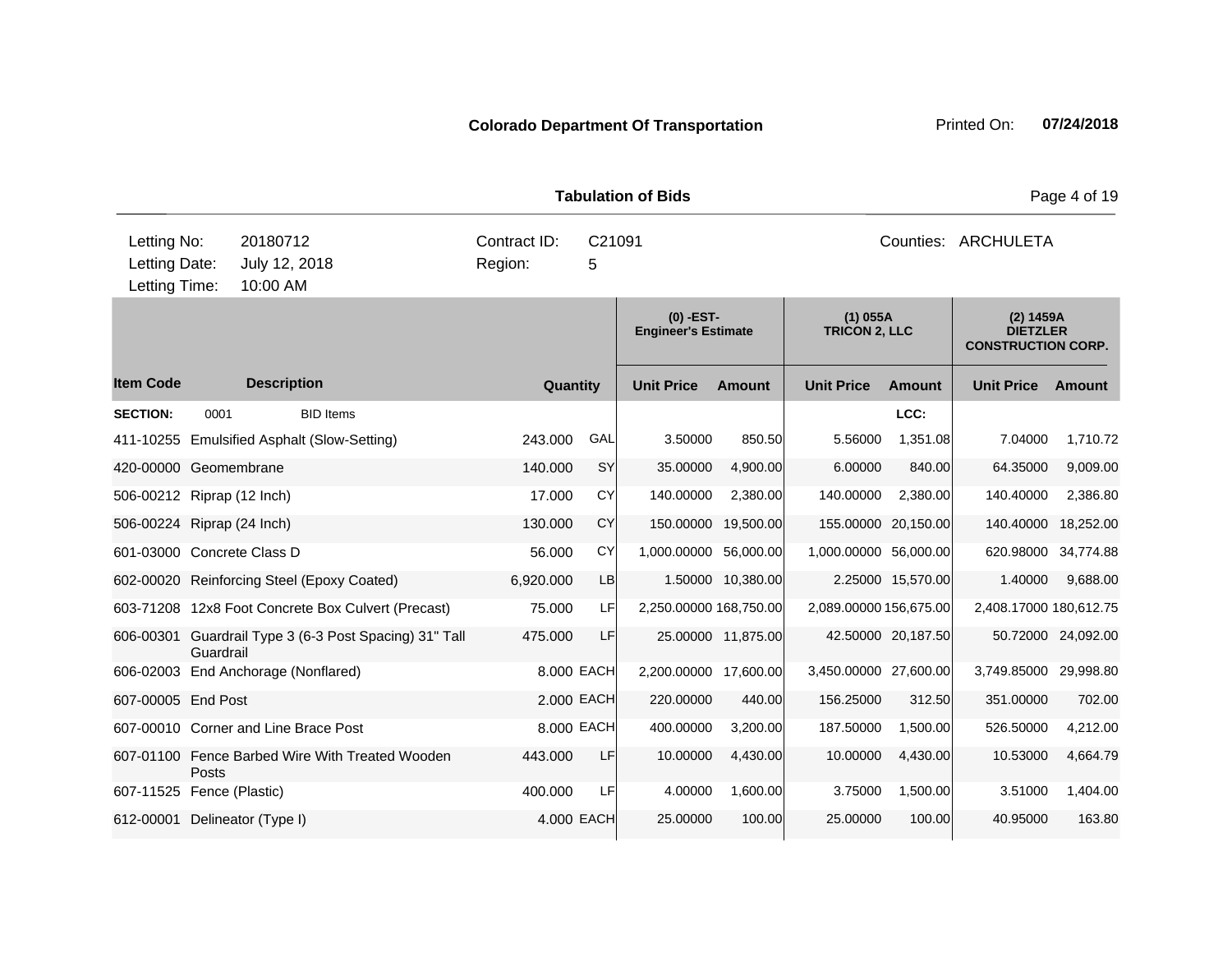|                                               |                        |                                                    |                         |             | <b>Tabulation of Bids</b>                 |           | Page 5 of 19                       |                     |                                                           |           |  |
|-----------------------------------------------|------------------------|----------------------------------------------------|-------------------------|-------------|-------------------------------------------|-----------|------------------------------------|---------------------|-----------------------------------------------------------|-----------|--|
| Letting No:<br>Letting Date:<br>Letting Time: |                        | 20180712<br>July 12, 2018<br>10:00 AM              | Contract ID:<br>Region: | C21091<br>5 |                                           |           |                                    |                     | Counties: ARCHULETA                                       |           |  |
|                                               |                        |                                                    |                         |             | $(0)$ -EST-<br><b>Engineer's Estimate</b> |           | $(1)$ 055A<br><b>TRICON 2, LLC</b> |                     | (2) 1459A<br><b>DIETZLER</b><br><b>CONSTRUCTION CORP.</b> |           |  |
| <b>Item Code</b>                              |                        | <b>Description</b>                                 | Quantity                |             | <b>Unit Price</b>                         | Amount    | <b>Unit Price</b>                  | <b>Amount</b>       | <b>Unit Price</b>                                         | Amount    |  |
| <b>SECTION:</b>                               | 0001                   | <b>BID Items</b>                                   |                         |             |                                           |           |                                    | LCC:                |                                                           |           |  |
| 612-00003                                     |                        | Delineator (Type III)                              |                         | 4.000 EACH  | 30.00000                                  | 120.00    | 25.00000                           | 100.00              | 40.95000                                                  | 163.80    |  |
|                                               |                        | 620-00001 Field Office (Class 1)                   |                         | 1.000 EACH  | 23,000.00000                              | 23,000.00 | 8,750.00000                        | 8,750.00            | 18,135.00000                                              | 18,135.00 |  |
| 620-00020 Sanitary Facility                   |                        |                                                    |                         | 1.000 EACH  | 1,000.00000                               | 1,000.00  | 1,000.00000                        | 1,000.00            | 5,265.00000                                               | 5,265.00  |  |
| 621-00425 Detour                              |                        |                                                    | 1.000                   | L S         | 50,000.00000                              | 50,000.00 | 28,375.00000 28,375.00             |                     | 92,767.25000                                              | 92,767.25 |  |
|                                               |                        | 624-20301 Detour Drainage Pipe (Class 0)           | 1.000                   | L S         | 5,000.00000                               | 5,000.00  | 3,125.00000                        | 3,125.00            | 10,530.00000                                              | 10,530.00 |  |
|                                               |                        | 625-00000 Construction Surveying                   | 1.000                   | L S         | 8,000.00000                               | 8,000.00  | 12,100.00000 12,100.00             |                     | 16,848.00000                                              | 16,848.00 |  |
| 626-00000 Mobilization                        |                        |                                                    | 1.000                   | L S         | 100,000.00000 100,000.00                  |           | 82,627.38000 82,627.38             |                     | 45,000.00000                                              | 45,000.00 |  |
|                                               |                        | 626-01104 Public Information Services (Tier IV)    | 1.000                   | L S         | 3,000.00000                               | 3,000.00  | 4,200.00000                        | 4,200.00            | 3,510.00000                                               | 3,510.00  |  |
|                                               |                        | 627-00013 Pavement Marking Paint (High Build)      | 15.000                  | GAL         | 60.00000                                  | 900.00    | 138.00000                          | 2,070.00            | 152.10000                                                 | 2,281.50  |  |
|                                               | <b>Build Temporary</b> | 627-00013 Pavement Marking Paint (High Build) High | 21.000                  | GAL         | 33.00000                                  | 693.00    | 138.00000                          | 2,898.00            | 152.10000                                                 | 3,194.10  |  |
| 630-00000 Flagging                            |                        |                                                    | 1,300.000 HOUR          |             | 22.00000                                  | 28,600.00 |                                    | 23.00000 29,900.00  | 25.74000                                                  | 33,462.00 |  |
|                                               |                        | 630-00007 Traffic Control Inspection               | 23.000                  | <b>DAY</b>  | 80.00000                                  | 1,840.00  | 128.00000                          | 2,944.00            | 175.50000                                                 | 4,036.50  |  |
|                                               |                        | 630-00012 Traffic Control Management               | 57.000                  | <b>DAY</b>  | 500.00000                                 | 28,500.00 |                                    | 583.00000 33,231.00 | 643.50000                                                 | 36,679.50 |  |
|                                               |                        | 630-80001 Flashing Beacon (Portable)               |                         | 4.000 EACH  | 570.00000                                 | 2,280.00  | 556.00000                          | 2,224.00            | 1,170.00000                                               | 4,680.00  |  |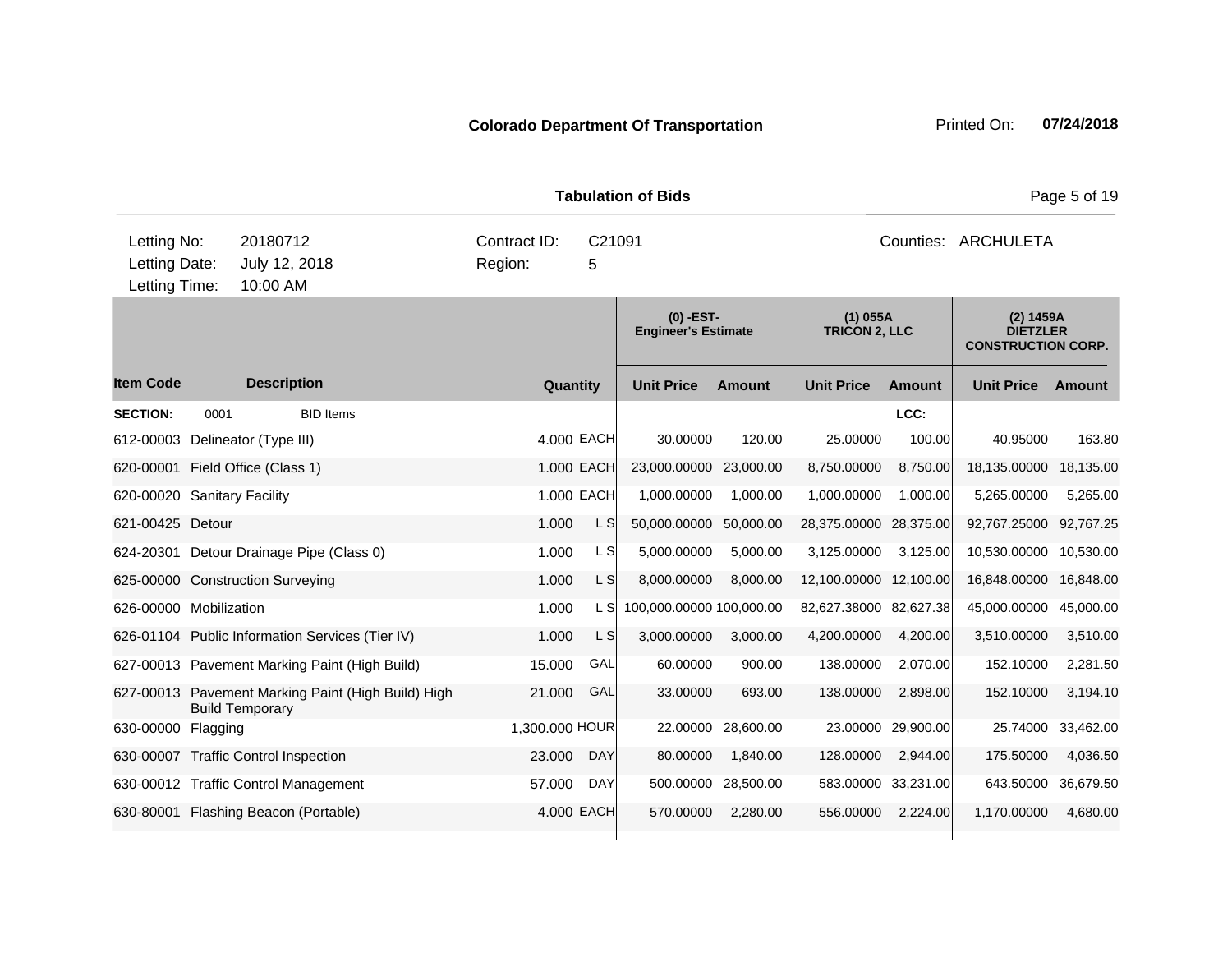| <b>Colorado Department Of Transportation</b> | Printed On: 07/24/2018 |  |
|----------------------------------------------|------------------------|--|
|                                              |                        |  |
|                                              |                        |  |

**Quantity Unit Price Unit Price Ext** Item Code Description Quantity Unit Price Amount Unit Price Amount Unit Price **Ext Unit Price Amount Ext Amount (0) -EST-Engineer's Estimate (1) 055A TRICON 2, LLC (2) 1459A DIETZLER CONSTRUCTION CORP. Description SECTION:** 0001 BID Items **LCC:** 630-80336 Barricade (Type 3 M-B) (Temporary) 2.000 EACH 190.00000 380.00 139.00000 278.00 292.50000 585.00 630-80341 Construction Traffic Sign (Panel Size A) 24.000 EACH 6.00000 144.00 22.00000 528.00 46.80000 1,123.20 630-80342 Construction Traffic Sign (Panel Size B) 10.000 EACH 12.00000 120.00 33.00000 330.00 46.80000 468.00 630-80355 Portable Message Sign Panel 2.000 EACH 2,000.00000 4,000.00 2,775.00000 5,550.00 2,925.00000 5,850.00 630-80360 Drum Channelizing Device 23 000 EACH 40.00000 1,400.00 10.0000 595.00 15821000 532.35 630-80370 Concrete Barrier (Temporary) 175.000 LF 35.00000 6,125.00 31.00000 5,425.00 70.20000 12,285.00 630-80380 Traffic Cone 100.000 EACH 2.00000 200.00 1.00000 100.00 8.19000 819.00 630-85010 Impact Attenuator (Temporary) 4.000 EACH 2,000.00000 8,000.00 2,775.00000 11,100.00 4,095.00000 16,380.00 630-86810 Traffic Signal (Temporary) 1.000 EACH 15,000.00000 15,000.00 16,500.00000 16,500.00 9,360.00000 9,360.00 **Section Totals: \$**1,023,962.50 \$913,000.00 \$1,158,880.52 **Contract Grand Totals \$1,023,962.50 \$913,000.00 \$1,158,880.52** 10:00 AM Counties: ARCHULETA Letting Date: July 12, 2018 **5** Region: 5 C21091 Region: Letting Time: Letting No: 20180712 Contract ID: Counties:

**Tabulation of Bids** Page 6 of 19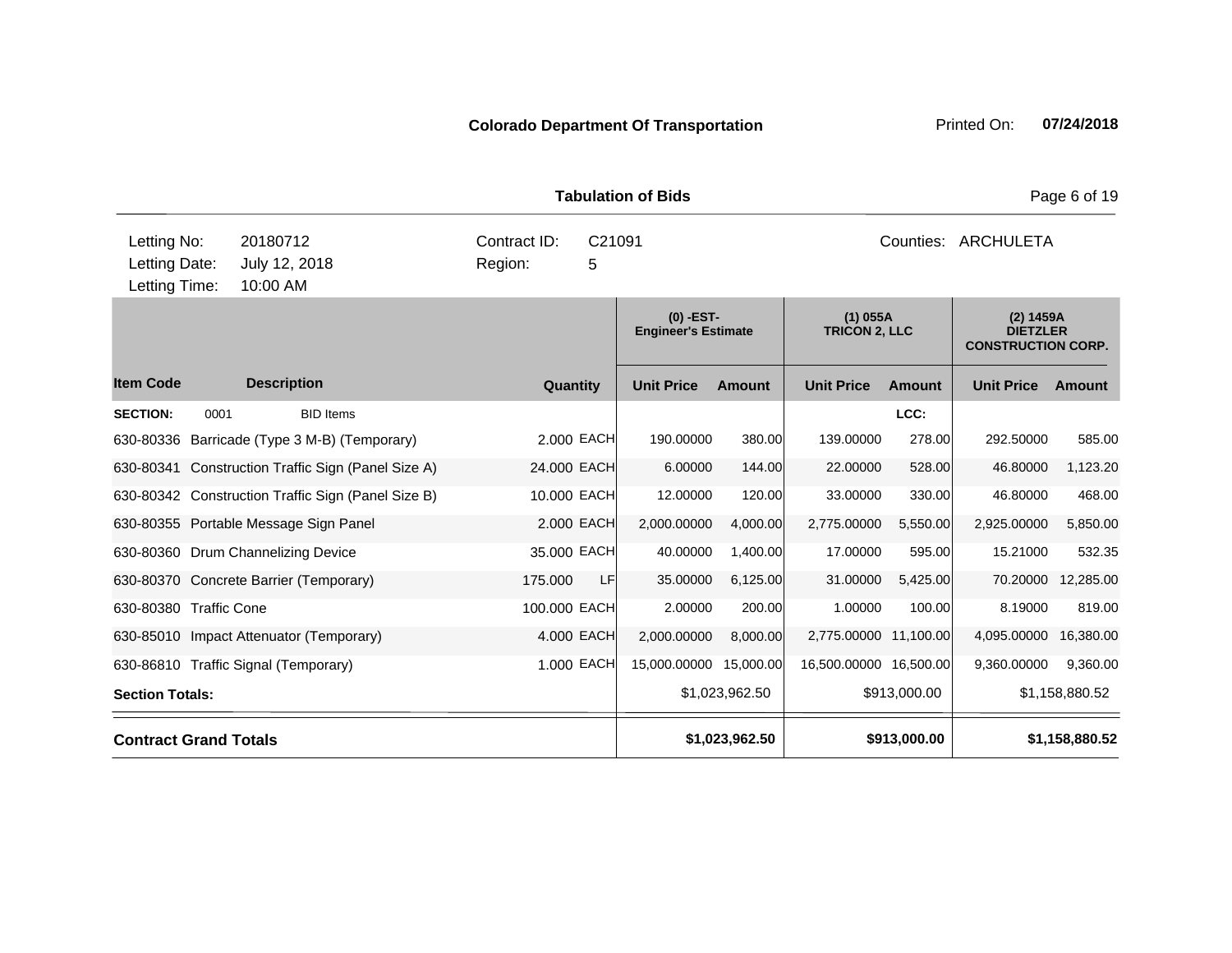**Quantity Unit Price Unit Price Item Code Amount Unit Price Amount Ext Ext Unit Price Amount Ext (3) 232A AMERICAN CIVIL CONSTRUCTORS, LLC (4) 1282A AMERICAN WEST CONSTRUCTION, LLC (5) 780A LOBOS STRUCTURES, LLC Description SECTION:** 0001 BID Items **LCC:** 201-00000 Clearing and Grubbing 2.1,950.00 Clearing and Grubbing 2.5000 1.000 L S 15,000.00000 15,000.0000 28,000.0000 28,000.00 21,950.0000 21,950.00 202-00035 Removal of Pipe 110.000 LF 100.00000 11,000.00 35.00000 3,850.00 68.00000 7,480.00 202-00090 Removal of Delineator 2.000 EACH 7.00000 14.00 22.00000 44.00 65.00000 130.00 202-00220 Removal of Asphalt Mat 531.000 SY 23.00000 12,213.00 8.00000 4,248.00 24.00000 12,744.00 202-00240 Removal of Asphalt Mat (Planing) 565.000 SY 10.00000 5,650.00 10.00000 5,650.00 16.00000 9,040.00 202-00250 Removal of Pavement Marking 1,270.000 SF 4.50000 5,715.00 4.00000 5,080.00 6.00000 7,620.00 202-01000 Removal of Fence 351.000 LF 2.00000 702.00 4.00000 1,404.00 3.00000 1,053.00 202-04001 Plug Culvert 1.000 EACH 22,000.00000 22,000.000 785.00000 785.00 12,817.00000 12,817.00 203-00060 Embankment Material (Complete In Place) 883.000 CY 41.00000 36,203.00 25.00000 22,075.00 46.00000 40,618.00 203-01500 Blading 30.000 HOUR 175.00000 5,250.00 175.00000 5,250.00 165.00000 4,950.00 203-01510 Backhoe 20.000 HOUR 230.00000 4,600.00 180.00000 3,600.00 175.00000 3,500.00 203-01550 Dozing 20.000 HOUR 230.00000 4,600.00 250.00000 5,000.00 200.00000 4,000.00 203-01582 Truck (Dump) 30.000 HOUR 110.00000 3,300.00 120.00000 3,600.00 110.00000 3,300.00 203-01594 Combination Loader 50.000 HOUR 100.00000 5,000.00 133.00000 6,650.00 185.00000 9,250.00 **Tabulation of Bids Page 7 of 19** 10:00 AM Counties: ARCHULETA Letting Date: July 12, 2018 **5** Region: 5 C21091 Region: Letting Time: Letting No: 20180712 Contract ID: Counties: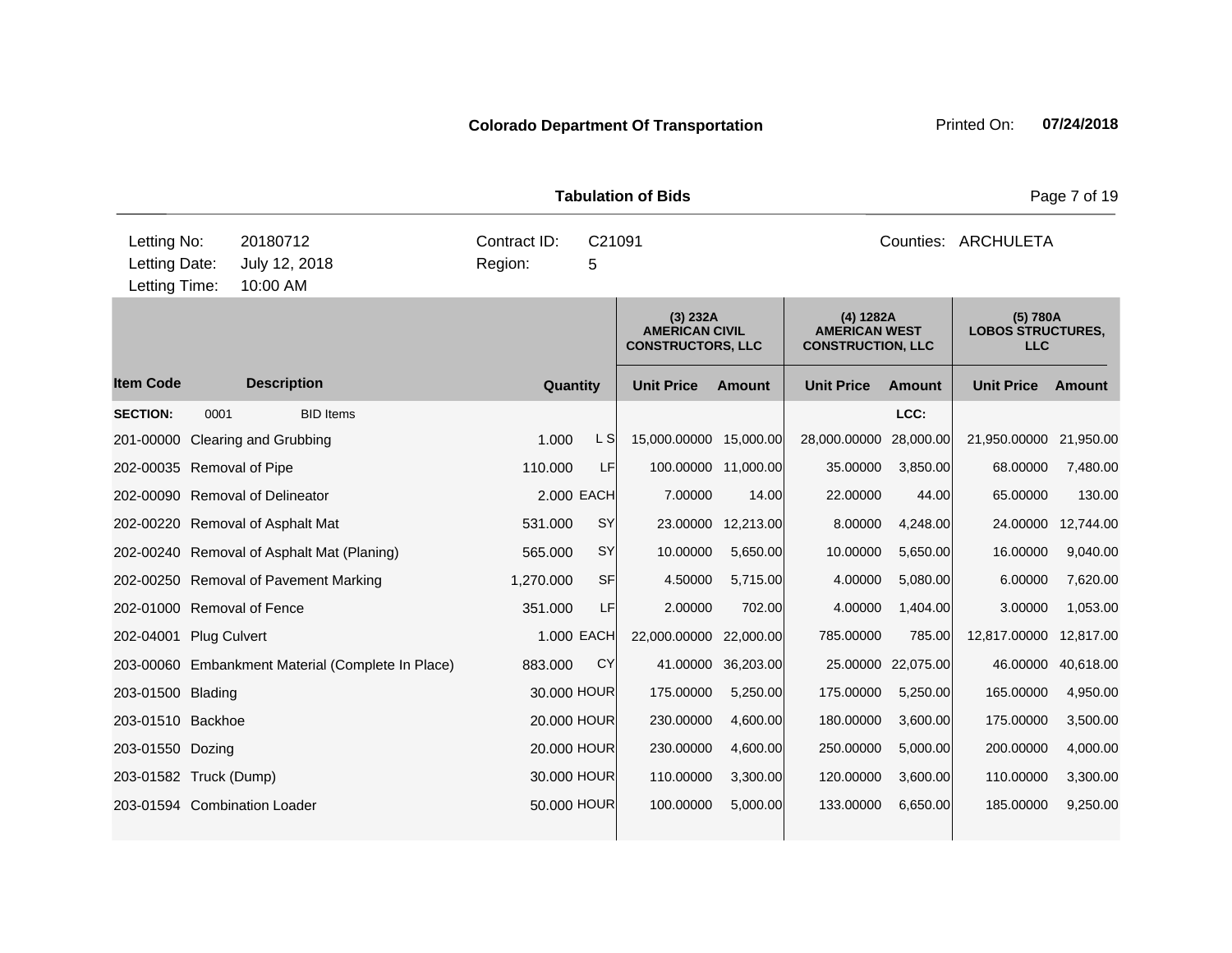| <b>Tabulation of Bids</b> |                                                                                                                                                                                                                                                                                                                                                                                                              |     |                                                                        |                       |                                                               |                                                                                                                                                             |                                                                                          |                                                                                         |  |
|---------------------------|--------------------------------------------------------------------------------------------------------------------------------------------------------------------------------------------------------------------------------------------------------------------------------------------------------------------------------------------------------------------------------------------------------------|-----|------------------------------------------------------------------------|-----------------------|---------------------------------------------------------------|-------------------------------------------------------------------------------------------------------------------------------------------------------------|------------------------------------------------------------------------------------------|-----------------------------------------------------------------------------------------|--|
|                           | Contract ID:<br>Region:                                                                                                                                                                                                                                                                                                                                                                                      | 5   |                                                                        |                       |                                                               |                                                                                                                                                             |                                                                                          |                                                                                         |  |
|                           |                                                                                                                                                                                                                                                                                                                                                                                                              |     | (3) 232A<br><b>AMERICAN CIVIL</b><br><b>CONSTRUCTORS, LLC</b><br>dba A |                       | (4) 1282A<br><b>AMERICAN WEST</b><br><b>CONSTRUCTION, LLC</b> |                                                                                                                                                             | (5) 780A<br><b>LOBOS STRUCTURES,</b><br><b>LLC</b>                                       |                                                                                         |  |
|                           |                                                                                                                                                                                                                                                                                                                                                                                                              |     | <b>Unit Price</b>                                                      | <b>Amount</b>         | <b>Unit Price</b>                                             | Amount                                                                                                                                                      | <b>Unit Price</b>                                                                        | Amount                                                                                  |  |
| <b>BID Items</b>          |                                                                                                                                                                                                                                                                                                                                                                                                              |     |                                                                        |                       |                                                               | LCC:                                                                                                                                                        |                                                                                          |                                                                                         |  |
|                           |                                                                                                                                                                                                                                                                                                                                                                                                              |     | 200.00000                                                              |                       | 310.00000                                                     |                                                                                                                                                             | 325.00000                                                                                | 5,200.00                                                                                |  |
|                           |                                                                                                                                                                                                                                                                                                                                                                                                              |     | 50.00000                                                               |                       | 68.00000                                                      |                                                                                                                                                             | 48.00000                                                                                 | 960.00                                                                                  |  |
|                           | 920.000                                                                                                                                                                                                                                                                                                                                                                                                      | CY  |                                                                        |                       |                                                               |                                                                                                                                                             |                                                                                          | 38.00000 34,960.00                                                                      |  |
|                           | 360,000                                                                                                                                                                                                                                                                                                                                                                                                      | CY  |                                                                        |                       |                                                               |                                                                                                                                                             |                                                                                          | 68.00000 24,480.00                                                                      |  |
|                           | 1.000                                                                                                                                                                                                                                                                                                                                                                                                        | L S |                                                                        |                       |                                                               |                                                                                                                                                             | 52,845.00000 52,845.00                                                                   |                                                                                         |  |
|                           | 1.000                                                                                                                                                                                                                                                                                                                                                                                                        | L S | 4,000.00000                                                            |                       |                                                               |                                                                                                                                                             | 14,780.00000 14,780.00                                                                   |                                                                                         |  |
|                           | 325.000                                                                                                                                                                                                                                                                                                                                                                                                      | CY  | 17.00000                                                               |                       | 26.00000                                                      | 8,450.00                                                                                                                                                    | 14.00000                                                                                 | 4,550.00                                                                                |  |
|                           | 325.000                                                                                                                                                                                                                                                                                                                                                                                                      | CY  | 16.00000                                                               |                       | 21.00000                                                      | 6,825.00                                                                                                                                                    | 14.00000                                                                                 | 4,550.00                                                                                |  |
|                           | 500.000                                                                                                                                                                                                                                                                                                                                                                                                      | LF  | 7.00000                                                                |                       | 8.60000                                                       | 4,300.00                                                                                                                                                    | 8.00000                                                                                  | 4,000.00                                                                                |  |
|                           | 2,450.000                                                                                                                                                                                                                                                                                                                                                                                                    | LF  | 3.50000                                                                |                       | 2.20000                                                       |                                                                                                                                                             | 4.00000                                                                                  | 9,800.00                                                                                |  |
|                           |                                                                                                                                                                                                                                                                                                                                                                                                              |     | 1,400.00000                                                            |                       | 1,275.00000                                                   |                                                                                                                                                             | 2,200.00000                                                                              | 2,200.00                                                                                |  |
|                           |                                                                                                                                                                                                                                                                                                                                                                                                              |     | 2,550.00000                                                            |                       | 3,525.00000                                                   | 7,050.00                                                                                                                                                    | 2,350.00000                                                                              | 4,700.00                                                                                |  |
|                           |                                                                                                                                                                                                                                                                                                                                                                                                              |     | 50.00000                                                               |                       | 68.00000                                                      | 2,992.00                                                                                                                                                    | 64.00000                                                                                 | 2,816.00                                                                                |  |
|                           | 20180712<br>July 12, 2018<br>10:00 AM<br><b>Description</b><br>206-00000 Structure Excavation<br>206-00100 Structure Backfill (Class 1)<br>206-01781 Shoring (Area 1)<br>206-01782 Shoring (Area 2)<br>207-00210 Stockpile Topsoil<br>208-00002 Erosion Log Type 1 (12 Inch)<br>208-00045 Concrete Washout Structure<br>208-00070 Vehicle Tracking Pad<br>208-00103 Removal and Disposal of Sediment (Labor) |     | Quantity<br>20.000 HOUR<br>1.000 EACH<br>2.000 EACH<br>44.000 HOUR     | C21091<br>16,000 HOUR | 20.00000<br>85.00000<br>44,000.00000                          | 3,200.00<br>1,000.00<br>18,400.00<br>30,600.00<br>44,000.00<br>4,000.00<br>5,525.00<br>5,200.00<br>3,500.00<br>8,575.00<br>1,400.00<br>5,100.00<br>2,200.00 | 4,960.00<br>1,360.00<br>58.00000 53,360.00<br>93.00000 33,480.00<br>5,390.00<br>1,275.00 | Page 8 of 19<br>Counties: ARCHULETA<br>51,600.00000 51,600.00<br>13,600.00000 13,600.00 |  |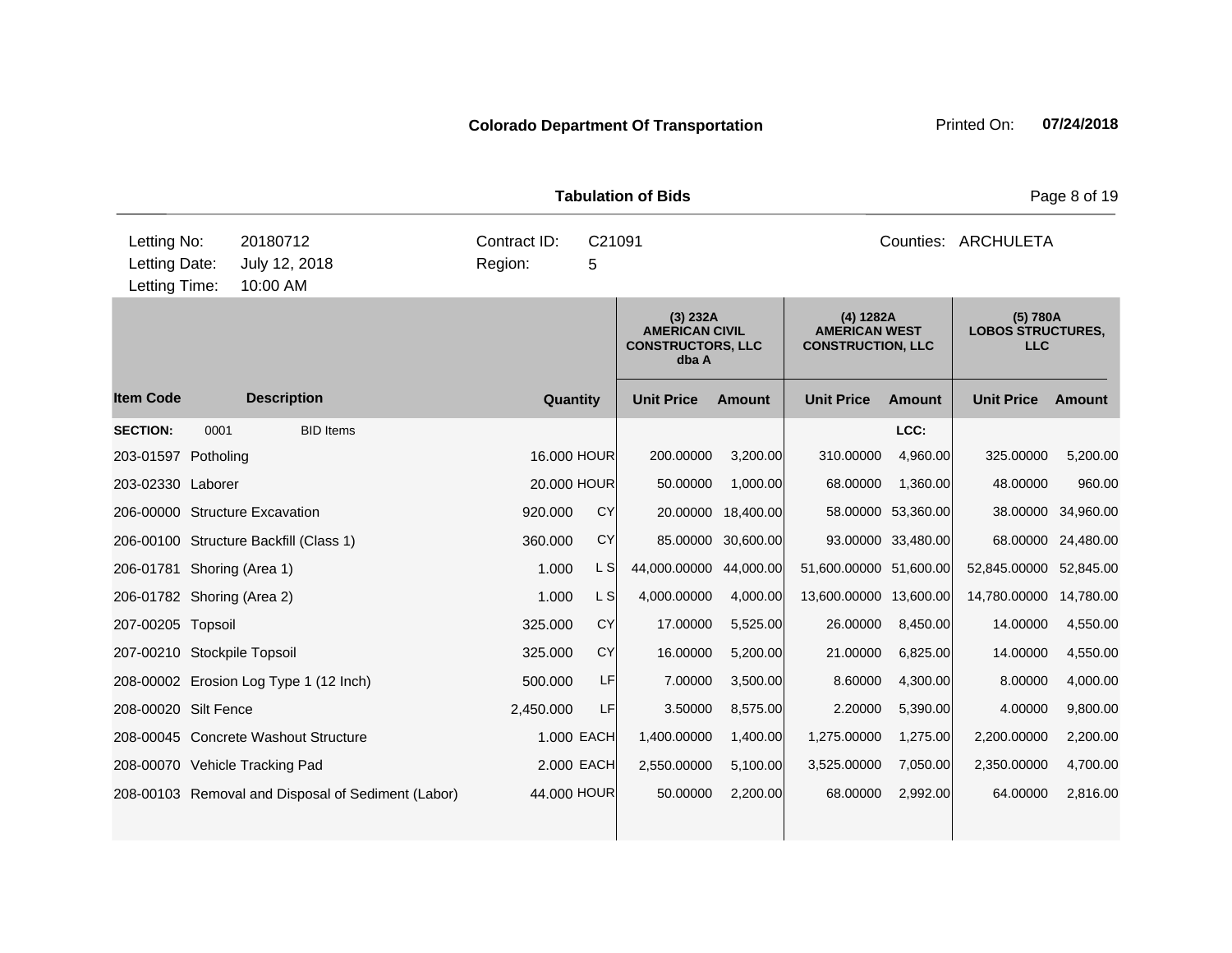**Quantity Unit Price Unit Price Item Code Amount Unit Price Amount Ext Ext Unit Price Amount Ext (3) 232A AMERICAN CIVIL CONSTRUCTORS, LLC dba A (4) 1282A AMERICAN WEST CONSTRUCTION, LLC (5) 780A LOBOS STRUCTURES, LLC Description SECTION:** 0001 BID Items **LCC:** 208-00105 Removal and Disposal of Sediment (Equipment) 20.000 HOUR 100.00000 2,000.00 135.00000 2,700.00 145.00000 2,900.00 208-00106 Sweeping (Sediment Removal) 10.000 HOUR 130.00000 1,300.00 150.00000 1,500.00 165.00000 1,650.00 208-00107 Removal of Trash 10.000 HOUR 50.00000 500.00 68.00000 680.00 124.00000 1,240.00 208-00207 Erosion Control Management 18.000 DAY 200.00000 3,600.00 160.00000 2,880.00 316.00000 5,688.00 208-00400 Water Control 1.000 L S 35,000.00000 35,000.00 35,000.00000 35,000.00 68,000.00000 68,000.00 212-00006 Seeding (Native) 0.900 ACRE 3,500.00000 3,150.00 1,800.00000 1,620.00 1,775.00000 1,597.50 212-00028 Seeding (Wetlands) 0.010 ACRE 177,000.00000 1,770.00 39,600.00000 396.00 38,653.00000 386.53 212-00032 Soil Conditioning 0.900 ACRE 4,200.00000 3,780.00 700.00000 630.00 678.00000 610.20 213-00003 Mulching (Weed Free) 0.300 ACRE 4,000.00000 1,200.00 2,100.00000 630.00 2,030.00000 609.00 213-00061 Mulch Tackifier 60.000 LB 9.00000 540.00 5.25000 315.00 5.20000 312.00 214-01010 Brush Layer Cutting 100.000 EACH 7.00000 700.00 24.00000 2,400.00 8.00000 800.00 216-00101 Soil Retention Blanket (Straw-Coconut) (Photodegradable Class 1) 1,579.000 SY 3.00000 4,737.00 4.00000 6,316.00 3.50000 5,526.50 240-00000 Wildlife Biologist 20.000 HOUR 140.00000 2,800.00 105.00000 2,100.00 106.00000 2,120.00 **Tabulation of Bids Page 9 of 19** 10:00 AM Counties: ARCHULETA Letting Date: July 12, 2018 **5** Region: 5 C21091 Region: Letting Time: Letting No: 20180712 Contract ID: Counties: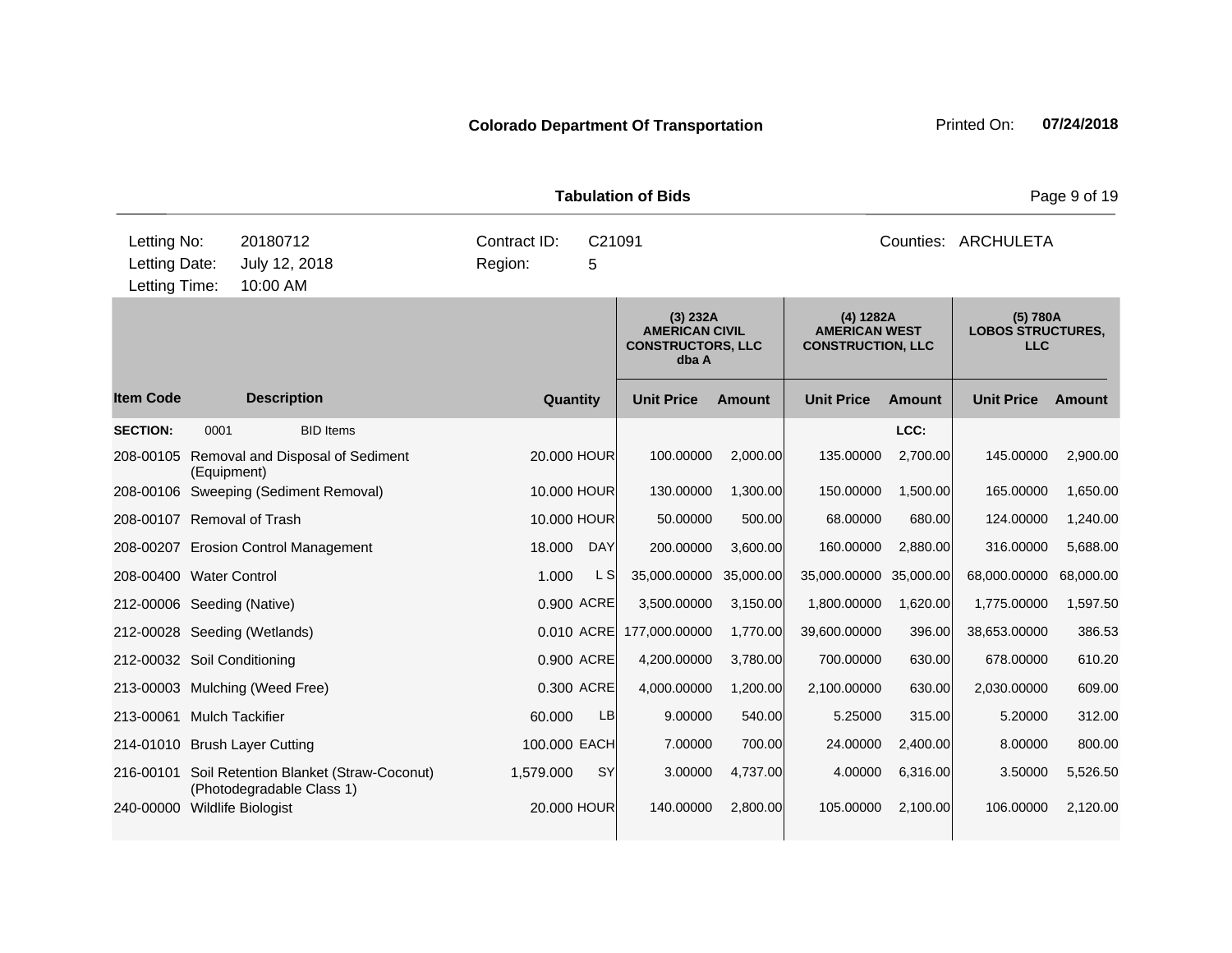| <b>Tabulation of Bids</b>                     |           |                                       |                                                        |                         |            |             |                                                                        |                      | Page 10 of 19                                                 |                      |                                                    |                    |
|-----------------------------------------------|-----------|---------------------------------------|--------------------------------------------------------|-------------------------|------------|-------------|------------------------------------------------------------------------|----------------------|---------------------------------------------------------------|----------------------|----------------------------------------------------|--------------------|
| Letting No:<br>Letting Date:<br>Letting Time: |           | 20180712<br>July 12, 2018<br>10:00 AM |                                                        | Contract ID:<br>Region: |            | C21091<br>5 |                                                                        |                      |                                                               |                      | Counties: ARCHULETA                                |                    |
|                                               |           |                                       |                                                        |                         |            |             | (3) 232A<br><b>AMERICAN CIVIL</b><br><b>CONSTRUCTORS, LLC</b><br>dba A |                      | (4) 1282A<br><b>AMERICAN WEST</b><br><b>CONSTRUCTION, LLC</b> |                      | (5) 780A<br><b>LOBOS STRUCTURES,</b><br><b>LLC</b> |                    |
| <b>Item Code</b>                              |           | <b>Description</b>                    |                                                        |                         | Quantity   |             | <b>Unit Price</b>                                                      | Amount               | <b>Unit Price</b>                                             | Amount               | <b>Unit Price</b>                                  | Amount             |
| <b>SECTION:</b>                               | 0001      |                                       | <b>BID Items</b>                                       |                         |            |             |                                                                        |                      |                                                               | LCC:                 |                                                    |                    |
|                                               |           |                                       | 304-06000 Aggregate Base Course (Class 6)              |                         | 524.000    | <b>TON</b>  |                                                                        | 60.00000 31,440.00   |                                                               | 61.00000 31,964.00   |                                                    | 64.00000 33,536.00 |
|                                               |           |                                       | 403-00720 Hot Mix Asphalt (Patching) (Asphalt)         |                         | 863.000    | <b>TON</b>  |                                                                        | 195.00000 168,285.00 |                                                               | 160.00000 138,080.00 | 157.00000 135,491.00                               |                    |
|                                               |           |                                       | 411-10255 Emulsified Asphalt (Slow-Setting)            |                         | 243.000    | GAL         | 6.00000                                                                | 1,458.00             | 6.00000                                                       | 1,458.00             | 6.00000                                            | 1,458.00           |
| 420-00000 Geomembrane                         |           |                                       |                                                        |                         | 140.000    | <b>SY</b>   | 15.00000                                                               | 2,100.00             | 65.00000                                                      | 9,100.00             | 22.00000                                           | 3,080.00           |
| 506-00212 Riprap (12 Inch)                    |           |                                       |                                                        |                         | 17.000     | CY          | 175.00000                                                              | 2,975.00             | 365.00000                                                     | 6,205.00             | 158.00000                                          | 2,686.00           |
| 506-00224 Riprap (24 Inch)                    |           |                                       |                                                        |                         | 130,000    | CY          |                                                                        | 185.00000 24,050.00  |                                                               | 130.00000 16,900.00  | 145.00000 18,850.00                                |                    |
| 601-03000 Concrete Class D                    |           |                                       |                                                        |                         | 56.000     | CY          | 1,100.00000                                                            | 61,600.00            | 2,350.00000 131,600.00                                        |                      | 1,365.00000 76,440.00                              |                    |
|                                               |           |                                       | 602-00020 Reinforcing Steel (Epoxy Coated)             |                         | 6,920.000  | LB          |                                                                        | 1.50000 10,380.00    |                                                               | 2.50000 17,300.00    |                                                    | 2.85000 19,722.00  |
|                                               |           |                                       | 603-71208 12x8 Foot Concrete Box Culvert (Precast)     |                         | 75.000     | LF          | 2,450.00000 183,750.00                                                 |                      | 2,650.00000 198,750.00                                        |                      | 2,165.00000 162,375.00                             |                    |
|                                               | Guardrail |                                       | 606-00301 Guardrail Type 3 (6-3 Post Spacing) 31" Tall |                         | 475.000    | LF          |                                                                        | 55.00000 26,125.00   |                                                               | 46.00000 21,850.00   |                                                    | 44.00000 20,900.00 |
| 606-02003 End Anchorage (Nonflared)           |           |                                       |                                                        |                         | 8.000 EACH |             | 4,500.00000 36,000.00                                                  |                      | 3,700.00000 29,600.00                                         |                      | 3,550.00000 28,400.00                              |                    |
| 607-00005 End Post                            |           |                                       |                                                        |                         | 2.000 EACH |             | 724.00000                                                              | 1,448.00             | 205.00000                                                     | 410.00               | 203.00000                                          | 406.00             |
|                                               |           |                                       | 607-00010 Corner and Line Brace Post                   |                         | 8.000 EACH |             | 865.00000                                                              | 6,920.00             | 235.00000                                                     | 1,880.00             | 232.00000                                          | 1,856.00           |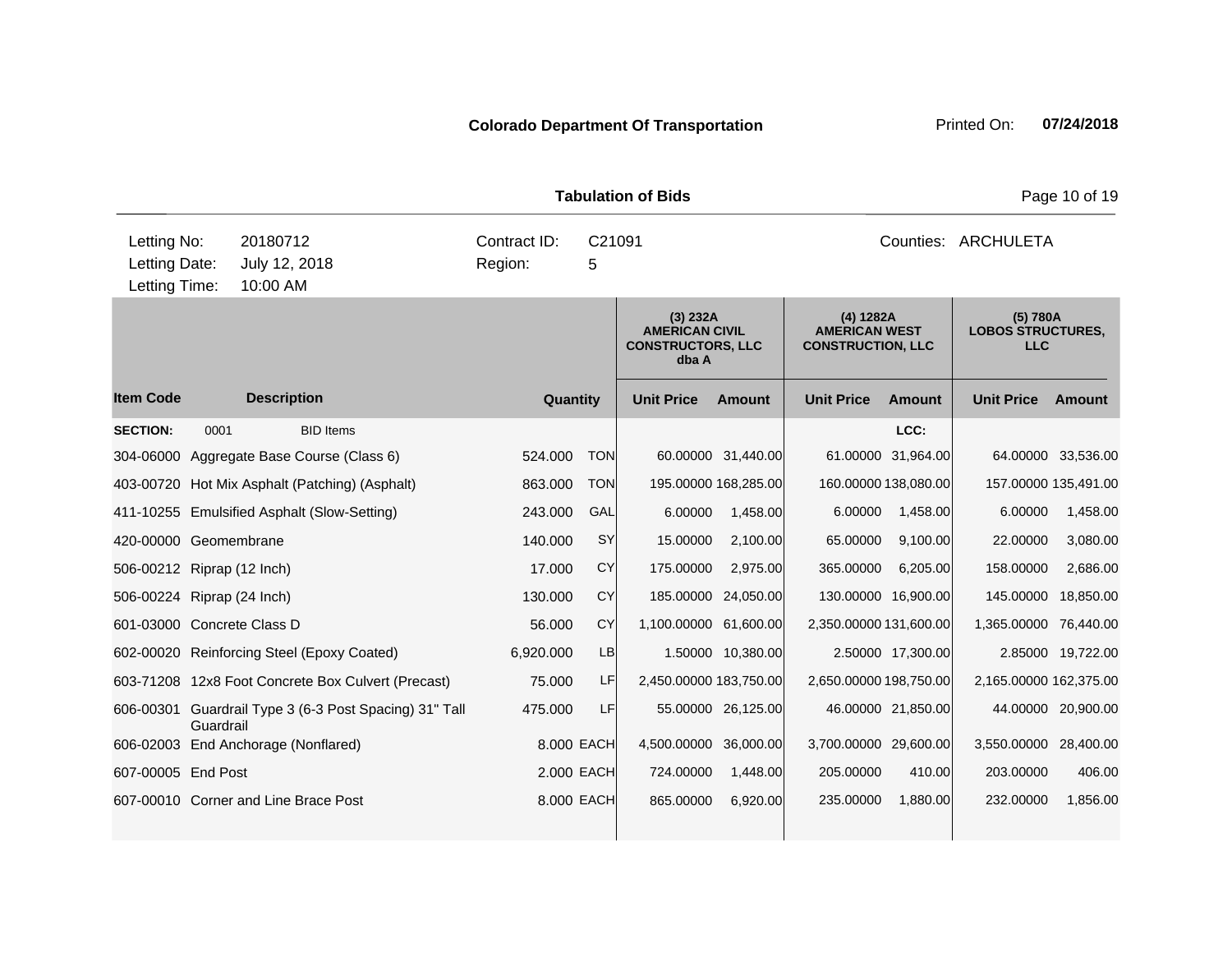**Quantity Unit Price Unit Price Item Code Amount Unit Price Amount Ext Ext Unit Price Amount Ext (3) 232A AMERICAN CIVIL CONSTRUCTORS, LLC dba A (4) 1282A AMERICAN WEST CONSTRUCTION, LLC (5) 780A LOBOS STRUCTURES, LLC Description SECTION:** 0001 BID Items **LCC:** 607-01100 Fence Barbed Wire With Treated Wooden Posts 443.000 LF 7.00000 3,101.00 31.00000 13,733.00 32.00000 14,176.00 607-11525 Fence (Plastic) 400.000 LF 4.50000 1,800.00 5.00000 2,000.00 4.00000 1,600.00 612-00001 Delineator (Type I) 4.000 EACH 36.00000 144.00 7.00000 28.00 38.00000 152.00 612-00003 Delineator (Type III) 4.000 EACH 44.00000 176.00 28.00000 112.00 49.00000 196.00 620-00001 Field Office (Class 1) 1.000 EACH 22,000.00000 22,000.00 12,936.00000 12,936.00 28,000.00000 28,000.00 620-00020 Sanitary Facility 1.000 EACH 1,000.00000 1,000.00 575.00000 575.00 2,900.00000 2,900.00 621-00425 Detour 1.000 L S 60,000.00000 60,000.00 28,000.00000 28,000.00 39,850.00000 39,850.00 624-20301 Detour Drainage Pipe (Class 0)  $1.000$  L S  $12,500.00000$  12,500.000 6,000.0000 6,000.00 7,850.0000 7,850.00 625-00000 Construction Surveying 1.000 L S 18,000.00000 18,000.00 13,000.00000 13,000.00 12,644.00000 12,644.00 626-00000 Mobilization 1.000 L S 114,500.00000 114,500.00 128,600.0000 128,600.00 154,000.0000 154,000.00 154,000 626-01104 Public Information Services (Tier IV) 1.000 L S 7,000.00000 7,000.00 4,000.00000 4,000.00 7,100.00000 7,100.00 627-00013 Pavement Marking Paint (High Build) 15.000 GAL 180.00000 2,700.00 145.00000 2,175.00 185.00000 2,775.00 627-00013 Pavement Marking Paint (High Build) High Build Temporary 21.000 GAL 180.00000 3,780.00 145.00000 3,045.00 185.00000 3,885.00 **Tabulation of Bids Page 11 of 19 Page 11 of 19** 10:00 AM Counties: ARCHULETA Letting Date: July 12, 2018 **5** Region: 5 C21091 Region: Letting Time: Letting No: 20180712 Contract ID: Counties: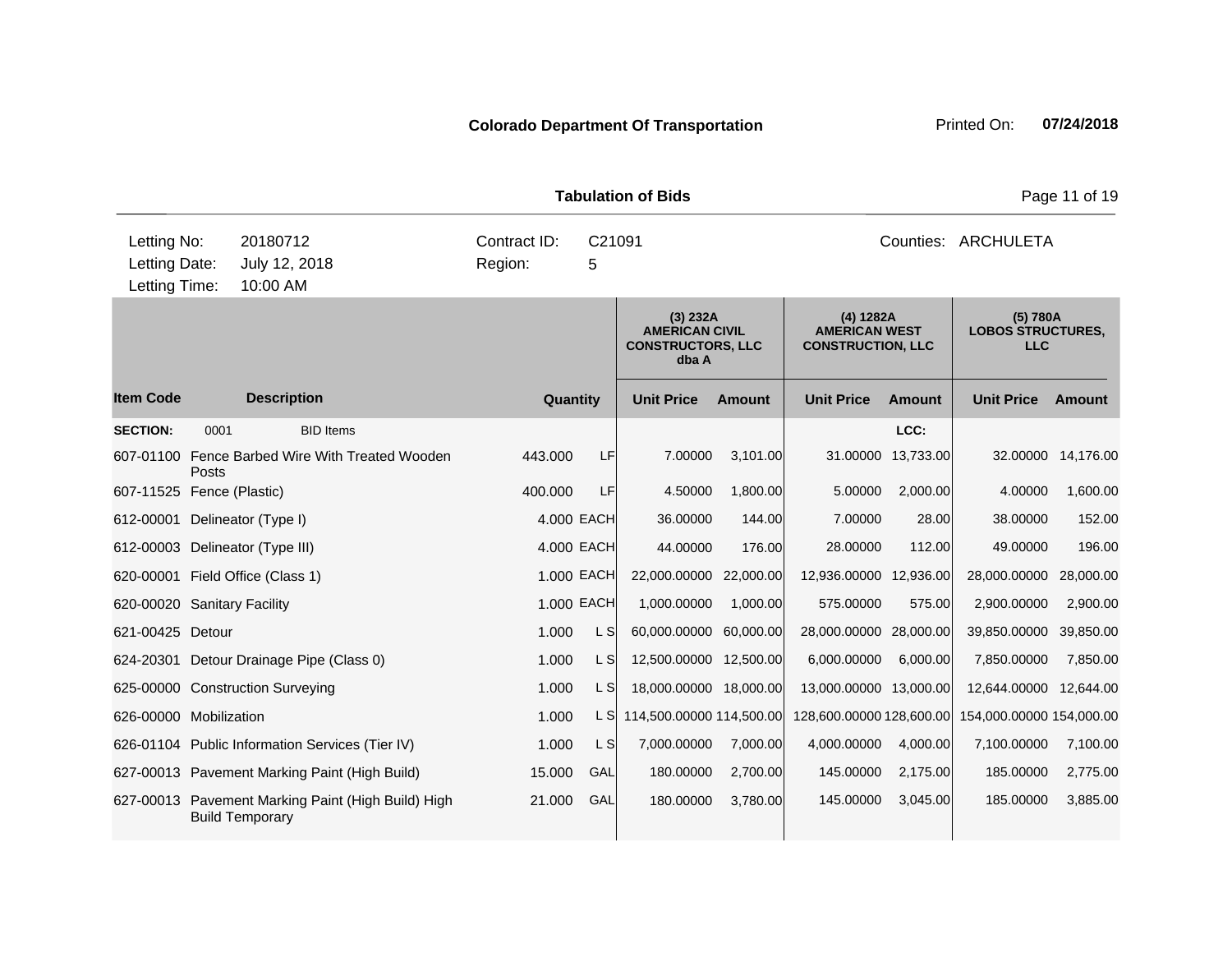| <b>Tabulation of Bids</b>    |                           |                                                    |                                        |            |                                                                        |               |                                                               |                     | Page 12 of 19                                      |                    |  |  |
|------------------------------|---------------------------|----------------------------------------------------|----------------------------------------|------------|------------------------------------------------------------------------|---------------|---------------------------------------------------------------|---------------------|----------------------------------------------------|--------------------|--|--|
| Letting No:<br>Letting Date: | 20180712<br>July 12, 2018 |                                                    | Contract ID:<br>C21091<br>Region:<br>5 |            |                                                                        |               |                                                               | Counties: ARCHULETA |                                                    |                    |  |  |
| Letting Time:                |                           | 10:00 AM                                           |                                        |            |                                                                        |               |                                                               |                     |                                                    |                    |  |  |
|                              |                           |                                                    |                                        |            | (3) 232A<br><b>AMERICAN CIVIL</b><br><b>CONSTRUCTORS, LLC</b><br>dba A |               | (4) 1282A<br><b>AMERICAN WEST</b><br><b>CONSTRUCTION, LLC</b> |                     | (5) 780A<br><b>LOBOS STRUCTURES,</b><br><b>LLC</b> |                    |  |  |
| <b>Item Code</b>             |                           | <b>Description</b>                                 | Quantity                               |            | <b>Unit Price</b>                                                      | <b>Amount</b> | <b>Unit Price</b>                                             | <b>Amount</b>       | <b>Unit Price</b>                                  | Amount             |  |  |
| <b>SECTION:</b>              | 0001                      | <b>BID Items</b>                                   |                                        |            |                                                                        |               |                                                               | LCC:                |                                                    |                    |  |  |
| 630-00000 Flagging           |                           |                                                    | 1,300.000 HOUR                         |            | 25.00000                                                               | 32,500.00     | 24.50000                                                      | 31,850.00           |                                                    | 25.00000 32,500.00 |  |  |
|                              |                           | 630-00007 Traffic Control Inspection               | 23.000                                 | <b>DAY</b> | 150.00000                                                              | 3,450.00      | 135.00000                                                     | 3,105.00            | 132.00000                                          | 3,036.00           |  |  |
|                              |                           | 630-00012 Traffic Control Management               | 57.000                                 | <b>DAY</b> | 700.00000                                                              | 39,900.00     |                                                               | 620.00000 35,340.00 | 665.00000 37,905.00                                |                    |  |  |
|                              |                           | 630-80001 Flashing Beacon (Portable)               | 4.000 EACH                             |            | 745.00000                                                              | 2,980.00      | 590.00000                                                     | 2,360.00            | 575.00000                                          | 2,300.00           |  |  |
|                              |                           | 630-80336 Barricade (Type 3 M-B) (Temporary)       | 2.000 EACH                             |            | 185.00000                                                              | 370.00        | 145.00000                                                     | 290.00              | 145.00000                                          | 290.00             |  |  |
|                              |                           | 630-80341 Construction Traffic Sign (Panel Size A) | 24.000 EACH                            |            | 30.00000                                                               | 720.00        | 23.00000                                                      | 552.00              | 29.00000                                           | 696.00             |  |  |
|                              |                           | 630-80342 Construction Traffic Sign (Panel Size B) | 10.000 EACH                            |            | 42.00000                                                               | 420.00        | 35.00000                                                      | 350.00              | 34.00000                                           | 340.00             |  |  |
|                              |                           | 630-80355 Portable Message Sign Panel              | 2.000 EACH                             |            | 3,725.00000                                                            | 7,450.00      | 2,950.00000                                                   | 5,900.00            | 2,900.00000                                        | 5,800.00           |  |  |
|                              |                           | 630-80360 Drum Channelizing Device                 | 35.000 EACH                            |            | 23.00000                                                               | 805.00        | 17.00000                                                      | 595.00              | 17.50000                                           | 612.50             |  |  |
|                              |                           | 630-80370 Concrete Barrier (Temporary)             | 175.000                                | LF         | 68.00000                                                               | 11,900.00     |                                                               | 68.00000 11,900.00  | 54.00000                                           | 9,450.00           |  |  |
| 630-80380 Traffic Cone       |                           |                                                    | 100.000 EACH                           |            | 2.00000                                                                | 200.00        | 2.00000                                                       | 200.00              | 2.00000                                            | 200.00             |  |  |
|                              |                           | 630-85010 Impact Attenuator (Temporary)            | 4.000 EACH                             |            | 3,800.00000                                                            | 15,200.00     | 2,950.00000 11,800.00                                         |                     | 3,450.00000                                        | 13,800.00          |  |  |
|                              |                           | 630-86810 Traffic Signal (Temporary)               | 1.000 EACH                             |            | 23,000.00000 23,000.00                                                 |               | 17,700.00000 17,700.00                                        |                     | 17,400.00000 17,400.00                             |                    |  |  |
|                              |                           |                                                    |                                        |            |                                                                        |               |                                                               |                     |                                                    |                    |  |  |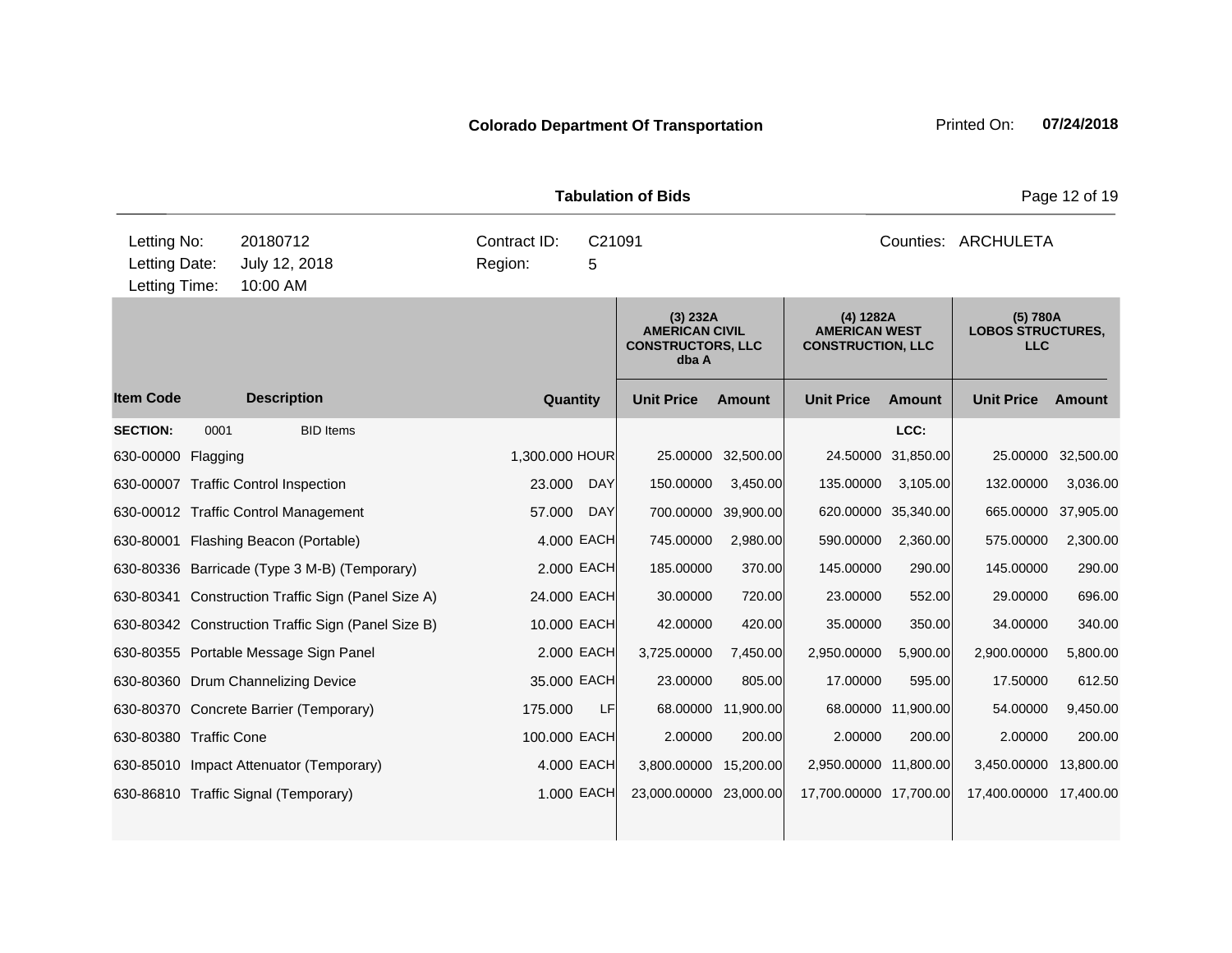|                                               |                                       |                                                    | <b>Tabulation of Bids</b>                                                                                                               |                             | Page 13 of 19                                      |
|-----------------------------------------------|---------------------------------------|----------------------------------------------------|-----------------------------------------------------------------------------------------------------------------------------------------|-----------------------------|----------------------------------------------------|
| Letting No:<br>Letting Date:<br>Letting Time: | 20180712<br>July 12, 2018<br>10:00 AM | Contract ID:<br>C <sub>21091</sub><br>5<br>Region: |                                                                                                                                         | Counties:                   | ARCHULETA                                          |
|                                               |                                       |                                                    | (3) 232A<br>(4) 1282A<br><b>AMERICAN CIVIL</b><br><b>AMERICAN WEST</b><br><b>CONSTRUCTORS, LLC</b><br><b>CONSTRUCTION, LLC</b><br>dba A |                             | (5) 780A<br><b>LOBOS STRUCTURES.</b><br><b>LLC</b> |
| <b>Item Code</b>                              | <b>Description</b>                    | Quantity                                           | <b>Unit Price</b><br>Amount                                                                                                             | <b>Unit Price</b><br>Amount | <b>Unit Price</b><br>Amount                        |
| <b>Section Totals:</b>                        |                                       |                                                    | \$1,267,151.00                                                                                                                          | \$1,288,288.00              | \$1,300,390.23                                     |
| <b>Contract Grand Totals</b>                  |                                       |                                                    | \$1,267,151.00                                                                                                                          | \$1,288,288.00              | \$1,300,390.23                                     |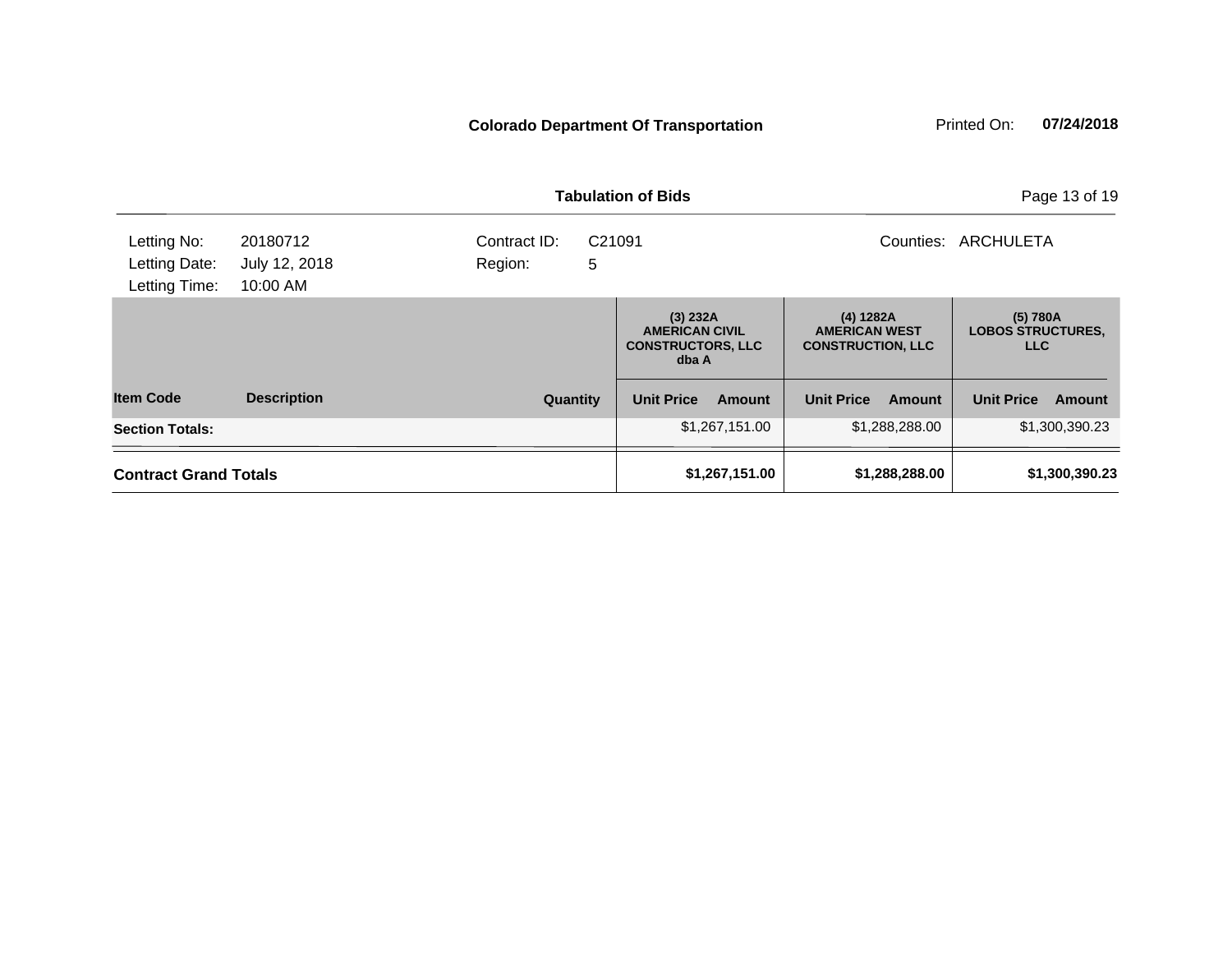| <b>Tabulation of Bids</b><br>Page 14 of 19                                             |                                        |      |                                                          |                     |                                         |                    |                     |        |  |  |  |
|----------------------------------------------------------------------------------------|----------------------------------------|------|----------------------------------------------------------|---------------------|-----------------------------------------|--------------------|---------------------|--------|--|--|--|
| Letting No:<br>20180712<br>Letting Date:<br>July 12, 2018<br>10:00 AM<br>Letting Time: | Contract ID:<br>C21091<br>Region:<br>5 |      |                                                          |                     |                                         |                    | Counties: ARCHULETA |        |  |  |  |
|                                                                                        |                                        |      | (6) 160A<br><b>KIRKLAND</b><br><b>CONSTRUCTION, LLLP</b> |                     | (7) 005A<br>A and S CONSTRUCTION<br>CO. |                    |                     |        |  |  |  |
| ltem Code<br><b>Description</b>                                                        | Quantity                               |      | <b>Unit Price</b>                                        | Amount              | <b>Unit Price</b>                       | <b>Amount</b>      | <b>Unit Price</b>   | Amount |  |  |  |
| <b>SECTION:</b><br><b>BID Items</b><br>0001                                            |                                        |      |                                                          |                     |                                         | LCC:               |                     |        |  |  |  |
| 201-00000 Clearing and Grubbing                                                        | 1.000                                  | L SI | 50,000.00000 50,000.00                                   |                     | 24,000.00000 24,000.00                  |                    |                     |        |  |  |  |
| 202-00035 Removal of Pipe                                                              | 110.000                                | LF   |                                                          | 500.00000 55,000.00 | 60.00000                                | 6,600.00           |                     |        |  |  |  |
| 202-00090 Removal of Delineator                                                        | 2.000 EACH                             |      | 10.00000                                                 | 20.00               | 7.00000                                 | 14.00              |                     |        |  |  |  |
| 202-00220 Removal of Asphalt Mat                                                       | 531.000                                | SY   |                                                          | 30.00000 15,930.00  |                                         | 28.00000 14,868.00 |                     |        |  |  |  |
| 202-00240 Removal of Asphalt Mat (Planing)                                             | 565.000                                | SY   | 15.00000                                                 | 8,475.00            | 9.00000                                 | 5,085.00           |                     |        |  |  |  |
| 202-00250 Removal of Pavement Marking                                                  | 1,270.000                              | SF   | 6.00000                                                  | 7,620.00            | 5.00000                                 | 6,350.00           |                     |        |  |  |  |
| 202-01000 Removal of Fence                                                             | 351.000                                | LF   | 10.00000                                                 | 3,510.00            | 3.00000                                 | 1,053.00           |                     |        |  |  |  |
| 202-04001 Plug Culvert                                                                 | 1.000 EACH                             |      | 25,000.00000 25,000.00                                   |                     | 7,000.00000                             | 7,000.00           |                     |        |  |  |  |
| 203-00060 Embankment Material (Complete In Place)                                      | 883.000                                | CY   |                                                          | 100.00000 88,300.00 |                                         | 45.00000 39,735.00 |                     |        |  |  |  |
| 203-01500 Blading                                                                      | 30.000 HOUR                            |      | 175.00000                                                | 5,250.00            | 150.00000                               | 4,500.00           |                     |        |  |  |  |
| 203-01510 Backhoe                                                                      | 20.000 HOUR                            |      | 90.00000                                                 | 1,800.00            | 180.00000                               | 3,600.00           |                     |        |  |  |  |
| 203-01550 Dozing                                                                       | 20.000 HOUR                            |      | 163.00000                                                | 3,260.00            | 220.00000                               | 4,400.00           |                     |        |  |  |  |
| 203-01582 Truck (Dump)                                                                 | 30.000 HOUR                            |      | 113.00000                                                | 3,390.00            | 110.00000                               | 3,300.00           |                     |        |  |  |  |
| 203-01594 Combination Loader                                                           | 50.000 HOUR                            |      | 145.00000                                                | 7,250.00            | 130.00000                               | 6,500.00           |                     |        |  |  |  |
|                                                                                        |                                        |      |                                                          |                     |                                         |                    |                     |        |  |  |  |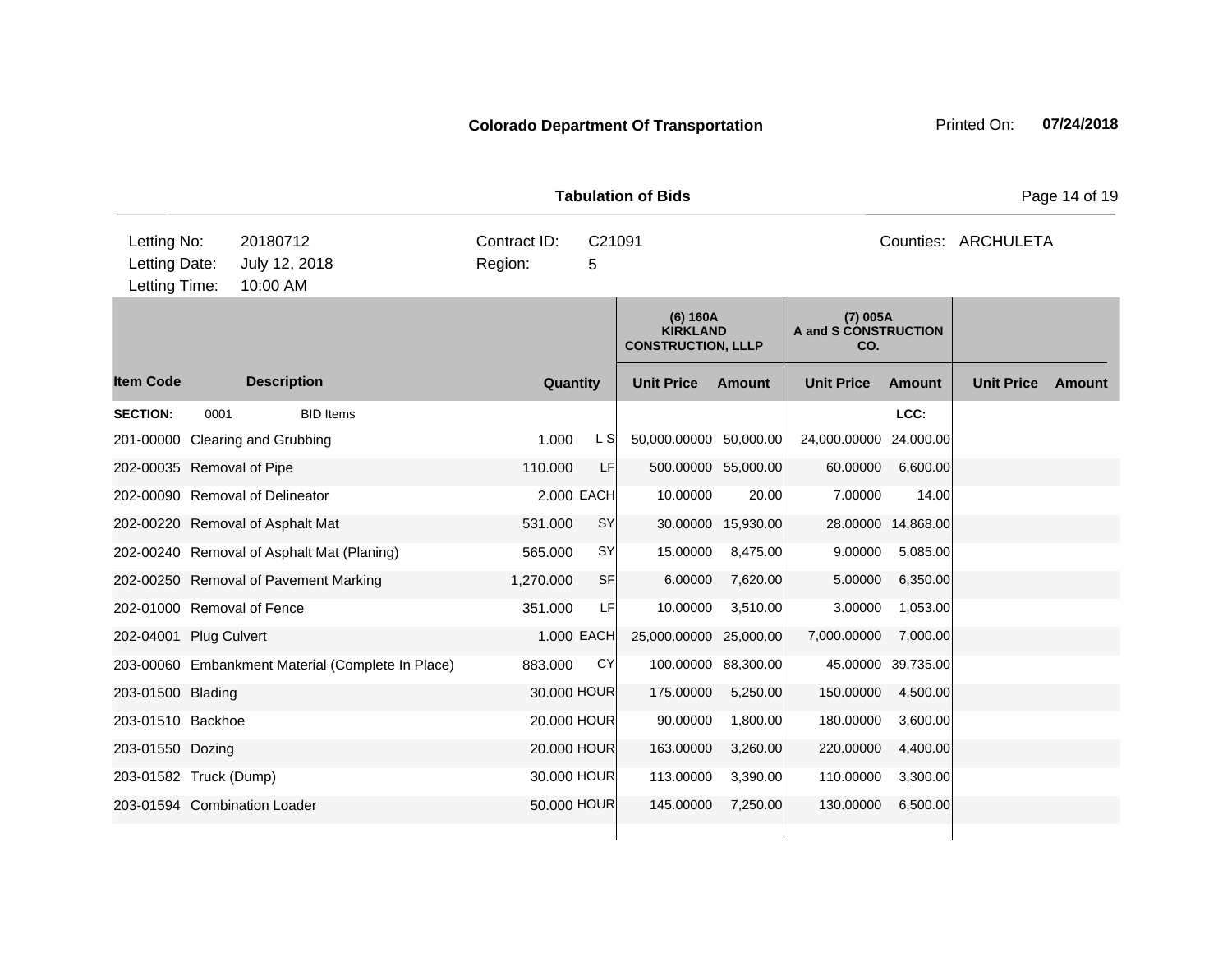| <b>Tabulation of Bids</b>                     |             |                                                                                 |                                                    |           |             |           |                                                          |                     |                                         |                    |                   | Page 15 of 19 |
|-----------------------------------------------|-------------|---------------------------------------------------------------------------------|----------------------------------------------------|-----------|-------------|-----------|----------------------------------------------------------|---------------------|-----------------------------------------|--------------------|-------------------|---------------|
| Letting No:<br>Letting Date:<br>Letting Time: |             | 20180712<br>Contract ID:<br>C21091<br>July 12, 2018<br>Region:<br>5<br>10:00 AM |                                                    |           |             |           |                                                          | Counties: ARCHULETA |                                         |                    |                   |               |
|                                               |             |                                                                                 |                                                    |           |             |           | (6) 160A<br><b>KIRKLAND</b><br><b>CONSTRUCTION, LLLP</b> |                     | (7) 005A<br>A and S CONSTRUCTION<br>CO. |                    |                   |               |
| <b>Item Code</b>                              |             | <b>Description</b>                                                              |                                                    |           | Quantity    |           | <b>Unit Price</b>                                        | <b>Amount</b>       | <b>Unit Price</b>                       | Amount             | <b>Unit Price</b> | Amount        |
| <b>SECTION:</b><br>203-01597 Potholing        | 0001        |                                                                                 | <b>BID Items</b>                                   |           | 16,000 HOUR |           | 260.00000                                                | 4,160.00            | 300.00000                               | LCC:<br>4,800.00   |                   |               |
| 203-02330 Laborer                             |             |                                                                                 |                                                    |           | 20.000 HOUR |           | 40.00000                                                 | 800.00              | 49.00000                                | 980.00             |                   |               |
| 206-00000 Structure Excavation                |             |                                                                                 |                                                    | 920.000   |             | <b>CY</b> |                                                          | 75.00000 69,000.00  |                                         | 46.00000 42,320.00 |                   |               |
| 206-00100 Structure Backfill (Class 1)        |             |                                                                                 |                                                    | 360,000   |             | <b>CY</b> |                                                          | 90.00000 32,400.00  |                                         | 62.00000 22,320.00 |                   |               |
| 206-01781 Shoring (Area 1)                    |             |                                                                                 |                                                    | 1.000     |             | L SI      | 40,000.00000 40,000.00                                   |                     | 18,000.00000 18,000.00                  |                    |                   |               |
| 206-01782 Shoring (Area 2)                    |             |                                                                                 |                                                    | 1.000     |             | L SI      | 40,000.00000 40,000.00                                   |                     | 15,000.00000 15,000.00                  |                    |                   |               |
| 207-00205 Topsoil                             |             |                                                                                 |                                                    | 325.000   |             | CY        | 20.00000                                                 | 6,500.00            | 15.00000                                | 4,875.00           |                   |               |
| 207-00210 Stockpile Topsoil                   |             |                                                                                 |                                                    | 325,000   |             | CY        | 20.00000                                                 | 6,500.00            | 6.00000                                 | 1,950.00           |                   |               |
| 208-00002 Erosion Log Type 1 (12 Inch)        |             |                                                                                 |                                                    | 500.000   |             | LF        | 10.00000                                                 | 5,000.00            | 8.00000                                 | 4,000.00           |                   |               |
| 208-00020 Silt Fence                          |             |                                                                                 |                                                    | 2,450.000 |             | LF        | 3.00000                                                  | 7,350.00            | 3.00000                                 | 7,350.00           |                   |               |
| 208-00045 Concrete Washout Structure          |             |                                                                                 |                                                    |           | 1.000 EACH  |           | 5,000.00000                                              | 5,000.00            | 1,000.00000                             | 1,000.00           |                   |               |
| 208-00070 Vehicle Tracking Pad                |             |                                                                                 |                                                    |           | 2.000 EACH  |           | 5,000.00000                                              | 10,000.00           | 1,500.00000                             | 3,000.00           |                   |               |
|                                               |             |                                                                                 | 208-00103 Removal and Disposal of Sediment (Labor) |           | 44,000 HOUR |           | 65.00000                                                 | 2,860.00            | 60.00000                                | 2,640.00           |                   |               |
|                                               | (Equipment) |                                                                                 | 208-00105 Removal and Disposal of Sediment         |           | 20.000 HOUR |           | 135.00000                                                | 2,700.00            | 140.00000                               | 2,800.00           |                   |               |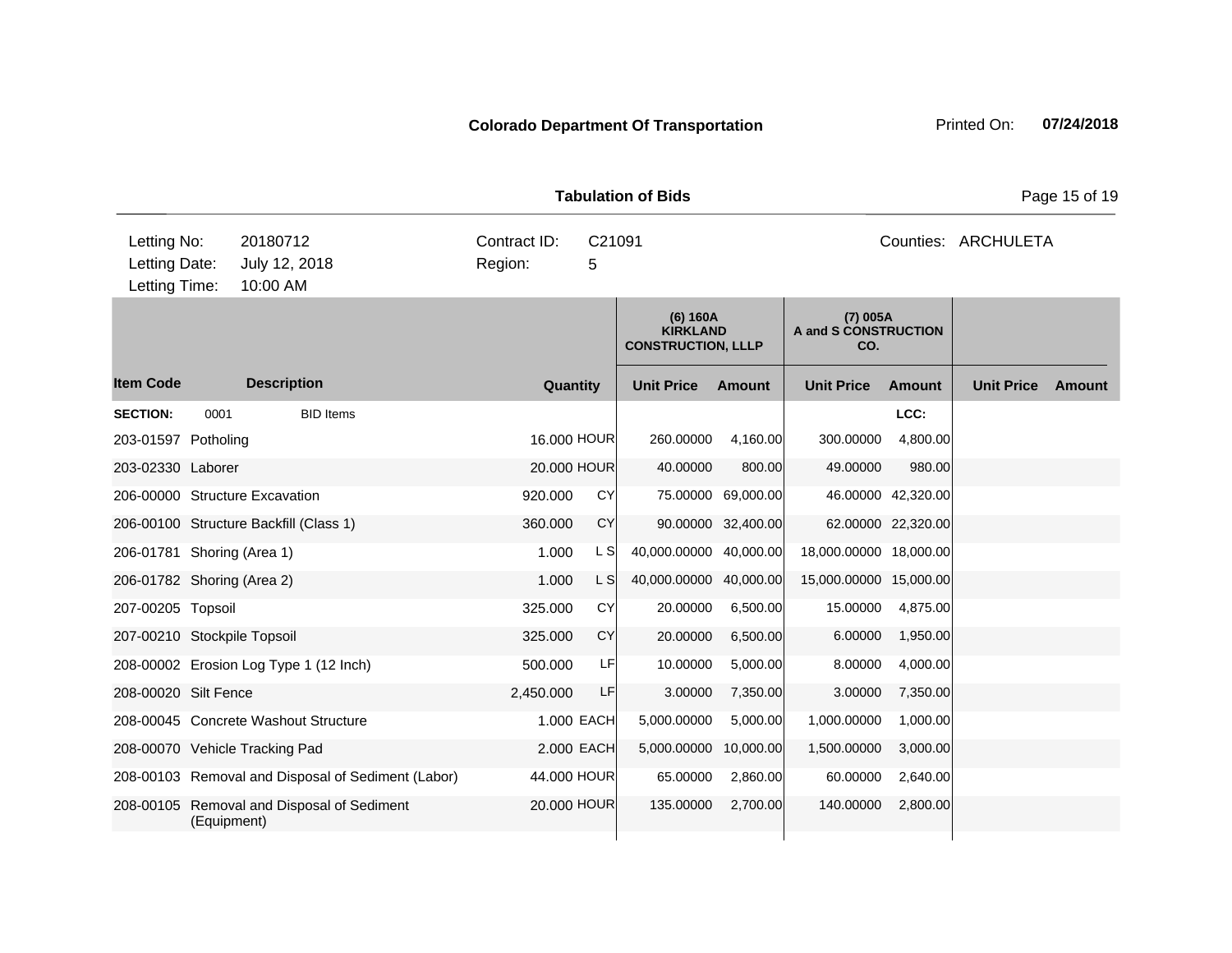| <b>Tabulation of Bids</b>                     |                                       |                                                                     |                                                    |           |              |                                                          |                      |                                           |                      |                   | Page 16 of 19 |
|-----------------------------------------------|---------------------------------------|---------------------------------------------------------------------|----------------------------------------------------|-----------|--------------|----------------------------------------------------------|----------------------|-------------------------------------------|----------------------|-------------------|---------------|
| Letting No:<br>Letting Date:<br>Letting Time: | 20180712<br>July 12, 2018<br>10:00 AM |                                                                     | Contract ID:<br>C <sub>21091</sub><br>Region:<br>5 |           |              |                                                          |                      | Counties: ARCHULETA                       |                      |                   |               |
|                                               |                                       |                                                                     |                                                    |           |              | (6) 160A<br><b>KIRKLAND</b><br><b>CONSTRUCTION, LLLP</b> |                      | $(7)$ 005A<br>A and S CONSTRUCTION<br>CO. |                      |                   |               |
| <b>Item Code</b>                              |                                       | <b>Description</b>                                                  |                                                    | Quantity  |              | <b>Unit Price</b>                                        | Amount               | <b>Unit Price</b>                         | <b>Amount</b>        | <b>Unit Price</b> | <b>Amount</b> |
| <b>SECTION:</b>                               | 0001                                  | <b>BID Items</b>                                                    |                                                    |           |              |                                                          |                      |                                           | LCC:                 |                   |               |
|                                               |                                       | 208-00106 Sweeping (Sediment Removal)                               |                                                    |           | 10.000 HOUR  | 125.00000                                                | 1,250.00             | 200.00000                                 | 2,000.00             |                   |               |
| 208-00107 Removal of Trash                    |                                       |                                                                     |                                                    |           | 10.000 HOUR  | 80.00000                                                 | 800.00               | 60.00000                                  | 600.00               |                   |               |
|                                               |                                       | 208-00207 Erosion Control Management                                |                                                    | 18.000    | DAY          | 320.00000                                                | 5,760.00             | 400.00000                                 | 7,200.00             |                   |               |
| 208-00400 Water Control                       |                                       |                                                                     |                                                    | 1.000     | L SI         | 45,000.00000                                             | 45,000.00            | 28,000.00000 28,000.00                    |                      |                   |               |
| 212-00006 Seeding (Native)                    |                                       |                                                                     |                                                    |           | 0.900 ACRE   | 1,800.00000                                              | 1,620.00             | 3,000.00000                               | 2,700.00             |                   |               |
|                                               |                                       | 212-00028 Seeding (Wetlands)                                        |                                                    |           | 0.010 ACRE   | 40,000.00000                                             | 400.00               | 50,000.00000                              | 500.00               |                   |               |
| 212-00032 Soil Conditioning                   |                                       |                                                                     |                                                    |           | 0.900 ACRE   | 1,000.00000                                              | 900.00               | 2,000.00000                               | 1,800.00             |                   |               |
|                                               |                                       | 213-00003 Mulching (Weed Free)                                      |                                                    |           | 0.300 ACRE   | 2,500.00000                                              | 750.00               | 4,000.00000                               | 1,200.00             |                   |               |
| 213-00061 Mulch Tackifier                     |                                       |                                                                     |                                                    | 60.000    | LB           | 6.00000                                                  | 360.00               | 6.00000                                   | 360.00               |                   |               |
|                                               |                                       | 214-01010 Brush Layer Cutting                                       |                                                    |           | 100.000 EACH | 55.00000                                                 | 5,500.00             | 25.00000                                  | 2,500.00             |                   |               |
| 216-00101                                     |                                       | Soil Retention Blanket (Straw-Coconut)<br>(Photodegradable Class 1) |                                                    | 1,579.000 | <b>SY</b>    | 4.00000                                                  | 6,316.00             | 4.00000                                   | 6,316.00             |                   |               |
| 240-00000 Wildlife Biologist                  |                                       |                                                                     |                                                    |           | 20,000 HOUR  | 110.00000                                                | 2,200.00             | 110.00000                                 | 2,200.00             |                   |               |
|                                               |                                       | 304-06000 Aggregate Base Course (Class 6)                           |                                                    | 524.000   | <b>TON</b>   |                                                          | 50.00000 26,200.00   |                                           | 44.00000 23,056.00   |                   |               |
|                                               |                                       | 403-00720 Hot Mix Asphalt (Patching) (Asphalt)                      |                                                    | 863.000   | <b>TON</b>   |                                                          | 150.00000 129,450.00 |                                           | 200.00000 172,600.00 |                   |               |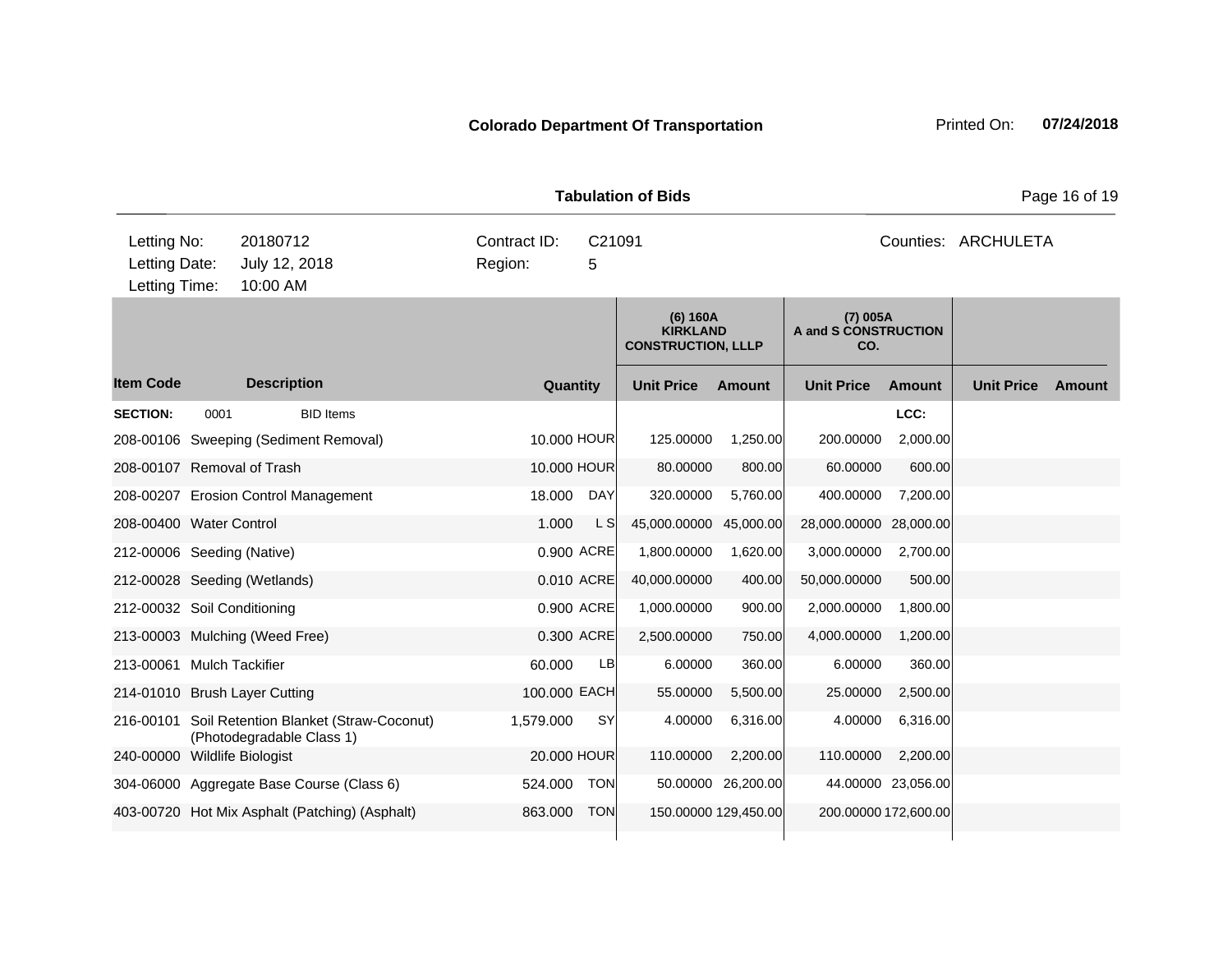|                                               | Page 17 of 19<br><b>Tabulation of Bids</b> |                                                        |                         |             |                                                          |                    |                                         |                     |                   |        |  |  |
|-----------------------------------------------|--------------------------------------------|--------------------------------------------------------|-------------------------|-------------|----------------------------------------------------------|--------------------|-----------------------------------------|---------------------|-------------------|--------|--|--|
| Letting No:<br>Letting Date:<br>Letting Time: |                                            | 20180712<br>July 12, 2018<br>10:00 AM                  | Contract ID:<br>Region: | C21091<br>5 |                                                          |                    |                                         | Counties: ARCHULETA |                   |        |  |  |
|                                               |                                            |                                                        |                         |             | (6) 160A<br><b>KIRKLAND</b><br><b>CONSTRUCTION, LLLP</b> |                    | (7) 005A<br>A and S CONSTRUCTION<br>CO. |                     |                   |        |  |  |
| <b>Item Code</b>                              |                                            | <b>Description</b>                                     | Quantity                |             | <b>Unit Price</b>                                        | Amount             | <b>Unit Price</b>                       | Amount              | <b>Unit Price</b> | Amount |  |  |
| <b>SECTION:</b>                               | 0001                                       | <b>BID Items</b>                                       |                         |             |                                                          |                    |                                         | LCC:                |                   |        |  |  |
|                                               |                                            | 411-10255 Emulsified Asphalt (Slow-Setting)            | 243.000                 | GAL         | 5.00000                                                  | 1,215.00           | 9.00000                                 | 2,187.00            |                   |        |  |  |
| 420-00000 Geomembrane                         |                                            |                                                        | 140.000                 | SY          | 27.00000                                                 | 3,780.00           | 10.00000                                | 1,400.00            |                   |        |  |  |
| 506-00212 Riprap (12 Inch)                    |                                            |                                                        | 17.000                  | CY          | 300.00000                                                | 5,100.00           | 300.00000                               | 5,100.00            |                   |        |  |  |
| 506-00224 Riprap (24 Inch)                    |                                            |                                                        | 130.000                 | <b>CY</b>   | 200.00000                                                | 26,000.00          |                                         | 330.00000 42,900.00 |                   |        |  |  |
| 601-03000 Concrete Class D                    |                                            |                                                        | 56.000                  | CY          | 1,200.00000 67,200.00                                    |                    | 1,400.00000 78,400.00                   |                     |                   |        |  |  |
|                                               |                                            | 602-00020 Reinforcing Steel (Epoxy Coated)             | 6,920.000               | LB          |                                                          | 2.10000 14,532.00  |                                         | 3.00000 20,760.00   |                   |        |  |  |
|                                               |                                            | 603-71208 12x8 Foot Concrete Box Culvert (Precast)     | 75.000                  | LF          | 4,200.00000 315,000.00                                   |                    | 2,800.00000 210,000.00                  |                     |                   |        |  |  |
|                                               | Guardrail                                  | 606-00301 Guardrail Type 3 (6-3 Post Spacing) 31" Tall | 475.000                 | LF          |                                                          | 46.50000 22,087.50 |                                         | 40.00000 19,000.00  |                   |        |  |  |
|                                               |                                            | 606-02003 End Anchorage (Nonflared)                    |                         | 8.000 EACH  | 3,600.00000 28,800.00                                    |                    | 5,000.00000 40,000.00                   |                     |                   |        |  |  |
| 607-00005 End Post                            |                                            |                                                        |                         | 2.000 EACH  | 290.00000                                                | 580.00             | 150.00000                               | 300.00              |                   |        |  |  |
|                                               |                                            | 607-00010 Corner and Line Brace Post                   |                         | 8,000 EACH  | 350.00000                                                | 2,800.00           | 200.00000                               | 1,600.00            |                   |        |  |  |
|                                               | Posts                                      | 607-01100 Fence Barbed Wire With Treated Wooden        | 443.000                 | LF          | 6.00000                                                  | 2,658.00           | 5.00000                                 | 2,215.00            |                   |        |  |  |
| 607-11525 Fence (Plastic)                     |                                            |                                                        | 400.000                 | LF          | 4.00000                                                  | 1,600.00           | 3.00000                                 | 1,200.00            |                   |        |  |  |
|                                               |                                            | 612-00001 Delineator (Type I)                          |                         | 4,000 EACH  | 25.00000                                                 | 100.00             | 25.00000                                | 100.00              |                   |        |  |  |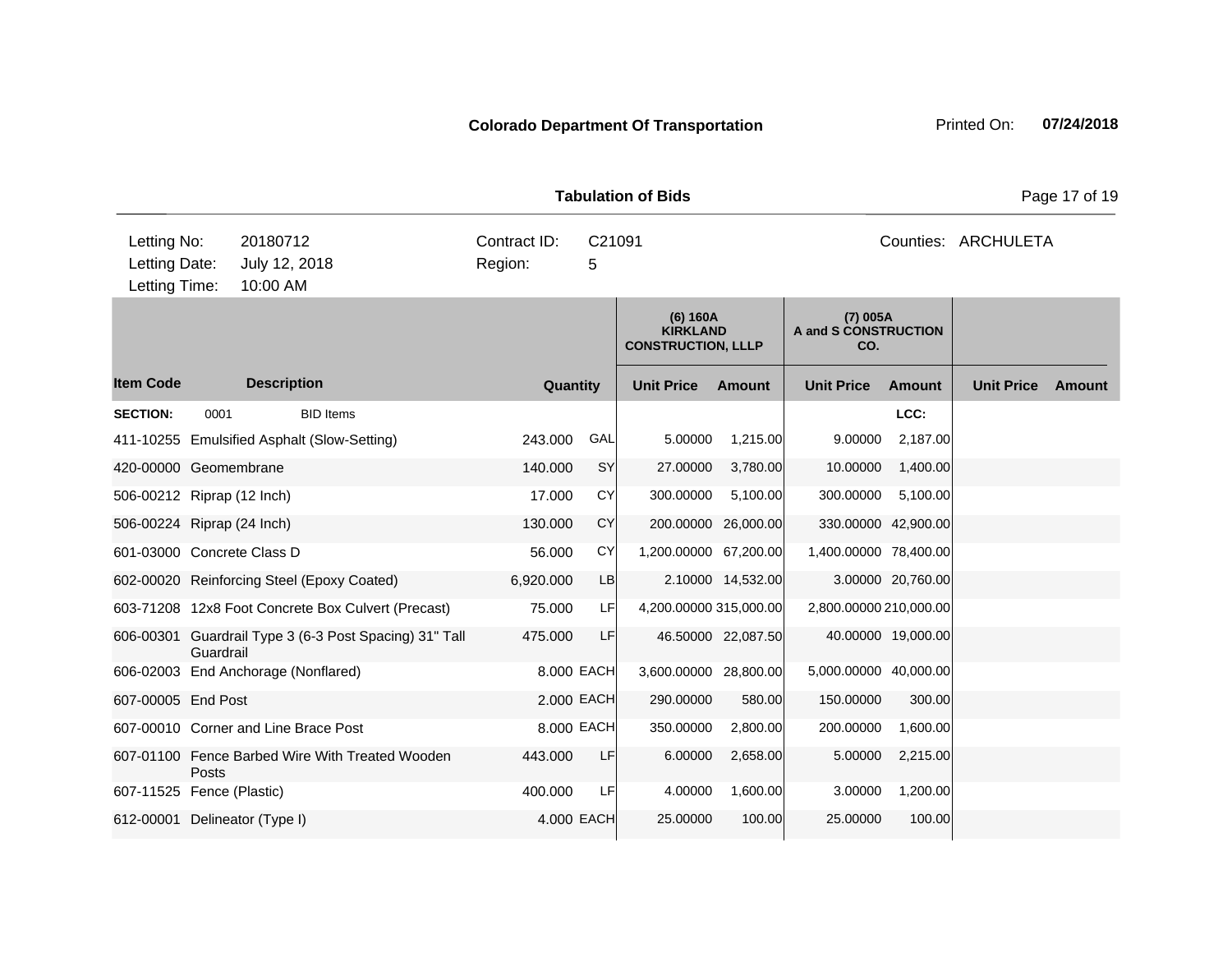| <b>Tabulation of Bids</b>                     |                                                 |                         |                                                                                                       |                          |               |                          |          |                     |               |  |  |
|-----------------------------------------------|-------------------------------------------------|-------------------------|-------------------------------------------------------------------------------------------------------|--------------------------|---------------|--------------------------|----------|---------------------|---------------|--|--|
| Letting No:<br>Letting Date:<br>Letting Time: | 20180712<br>July 12, 2018<br>10:00 AM           | Contract ID:<br>Region: | C21091<br>5                                                                                           |                          |               |                          |          | Counties: ARCHULETA |               |  |  |
|                                               |                                                 |                         | $(7)$ 005A<br>(6) 160A<br><b>KIRKLAND</b><br>A and S CONSTRUCTION<br><b>CONSTRUCTION, LLLP</b><br>CO. |                          |               |                          |          |                     |               |  |  |
| <b>Item Code</b>                              | <b>Description</b>                              | Quantity                |                                                                                                       | <b>Unit Price</b>        | <b>Amount</b> | <b>Unit Price</b>        | Amount   | <b>Unit Price</b>   | <b>Amount</b> |  |  |
| <b>SECTION:</b><br>0001                       | <b>BID</b> Items                                |                         |                                                                                                       |                          |               |                          | LCC:     |                     |               |  |  |
| 612-00003 Delineator (Type III)               |                                                 | 4,000 EACH              |                                                                                                       | 34.00000                 | 136.00        | 26.00000                 | 104.00   |                     |               |  |  |
| 620-00001 Field Office (Class 1)              |                                                 |                         | 1.000 EACH                                                                                            | 20,000.00000 20,000.00   |               | 18,000.00000 18,000.00   |          |                     |               |  |  |
| 620-00020 Sanitary Facility                   |                                                 |                         | 1.000 EACH                                                                                            | 2,000.00000              | 2,000.00      | 4,000.00000              | 4,000.00 |                     |               |  |  |
| 621-00425 Detour                              |                                                 | 1.000                   | L S                                                                                                   | 42,000.00000 42,000.00   |               | 28,000.00000 28,000.00   |          |                     |               |  |  |
|                                               | 624-20301 Detour Drainage Pipe (Class 0)        | 1.000                   | L SI                                                                                                  | 21,000.00000 21,000.00   |               | 8,000.00000              | 8,000.00 |                     |               |  |  |
|                                               | 625-00000 Construction Surveying                | 1.000                   | L S                                                                                                   | 15,000.00000 15,000.00   |               | 15,000.00000 15,000.00   |          |                     |               |  |  |
| 626-00000 Mobilization                        |                                                 | 1.000                   | L SI                                                                                                  | 155,000.00000 155,000.00 |               | 483,000.00000 483,000.00 |          |                     |               |  |  |
|                                               | 626-01104 Public Information Services (Tier IV) | 1.000                   | L S                                                                                                   | 5,000.00000              | 5,000.00      | 5,000.00000              | 5,000.00 |                     |               |  |  |
|                                               | 627-00013 Pavement Marking Paint (High Build)   | 15.000                  | GAL                                                                                                   | 100.00000                | 1,500.00      | 100.00000                | 1,500.00 |                     |               |  |  |

630-00000 Flagging 1,300.000 HOUR 25.00000 32,500.00 22.00000 28,600.00 630-00007 Traffic Control Inspection 23.000 DAY 217.00000 4,991.00 190.00000 4,370.00 630-00012 Traffic Control Management 57.000 DAY 591.00000 33,687.00 600.00000 34,200.00 630-80001 Flashing Beacon (Portable) 4.000 EACH 56.00000 224.00 700.00000 2,800.00

21.000 GAL 190.00000 3,990.00 150.00000 3,150.00

627-00013 Pavement Marking Paint (High Build) High

Build Temporary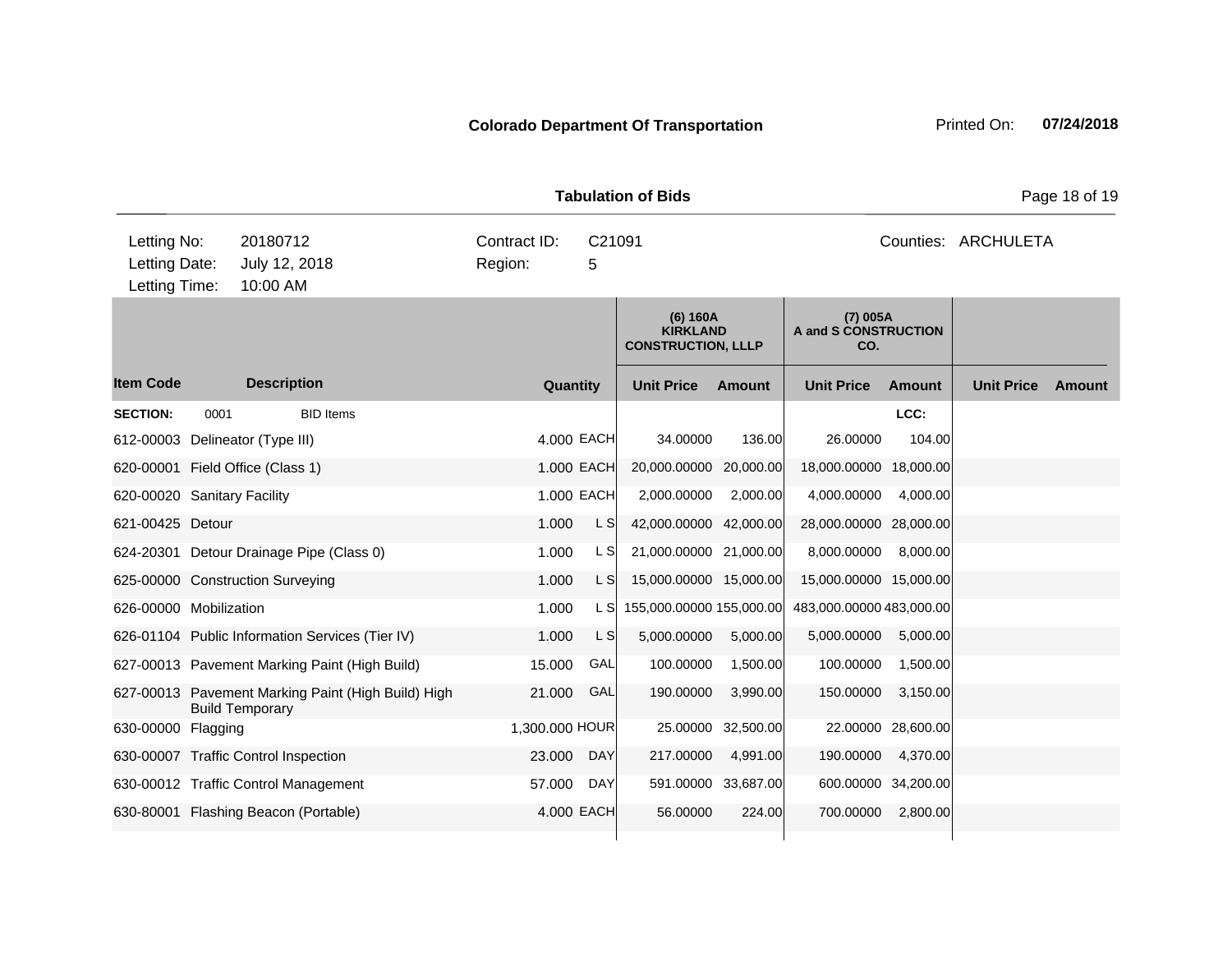| <b>Tabulation of Bids</b>                     |                                       |                                             |                         |                         |                                                          |               |                                         |           |                   | Page 19 of 19 |
|-----------------------------------------------|---------------------------------------|---------------------------------------------|-------------------------|-------------------------|----------------------------------------------------------|---------------|-----------------------------------------|-----------|-------------------|---------------|
| Letting No:<br>Letting Date:<br>Letting Time: | 20180712<br>July 12, 2018<br>10:00 AM |                                             | Contract ID:<br>Region: | C <sub>21091</sub><br>5 |                                                          |               |                                         | Counties: | ARCHULETA         |               |
|                                               |                                       |                                             |                         |                         | (6) 160A<br><b>KIRKLAND</b><br><b>CONSTRUCTION, LLLP</b> |               | (7) 005A<br>A and S CONSTRUCTION<br>CO. |           |                   |               |
| em Code                                       | <b>Description</b>                    |                                             |                         | Quantity                | <b>Unit Price</b>                                        | <b>Amount</b> | <b>Unit Price</b>                       | Amount    | <b>Unit Price</b> | Amount        |
| <b>ECTION:</b>                                | 0001                                  | <b>BID Items</b>                            |                         |                         |                                                          |               |                                         | LCC:      |                   |               |
|                                               |                                       | 30-80336 Barricade (Type 3 M-B) (Temporary) |                         | 2.000 EACH              | 116.00000                                                | 232.00        | 200,00000                               | 400.00    |                   |               |

Item Code Description Quantity Unit Price Amount Unit Price Amount Unit Price **SECTION:** 0001 BID Items **LCC:** 630-80336 Barricade (Type 3 M-B) (Temporary) 2.000 EACH 116.00000 232.00 200.00000 400.00 630-80341 Construction Traffic Sign (Panel Size A) 24.000 EACH 29.00000 696.00 30.00000 720.00 630-80342 Construction Traffic Sign (Panel Size B) 10.000 EACH 29.00000 290.00 30.00000 300.00 630-80355 Portable Message Sign Panel 2.000 EACH 2,400.00000 4,800.00 3,000.00000 6,000.00 630-80360 Drum Channelizing Device 35.000 = 35.000 EACH 12.00000 420.00 15.00000 525.00 630-80370 Concrete Barrier (Temporary) 175.000 LF 70.00000 12,250.00 90.00000 15,750.00 630-80380 Traffic Cone 100.000 EACH 3.00000 300.00 3.00000 300.00 630-85010 Impact Attenuator (Temporary) 4.000 EACH 2,400.00000 9,600.00 2,200.00000 8,800.00 630-86810 Traffic Signal (Temporary) 1.000 EACH 8,600.00000 8,600.00 9,000.0000 9,000.00 **Section Totals:** \$1,599,249.50 \$1,611,753.00 **Contract Grand Totals \$1,599,249.50 \$1,611,753.00**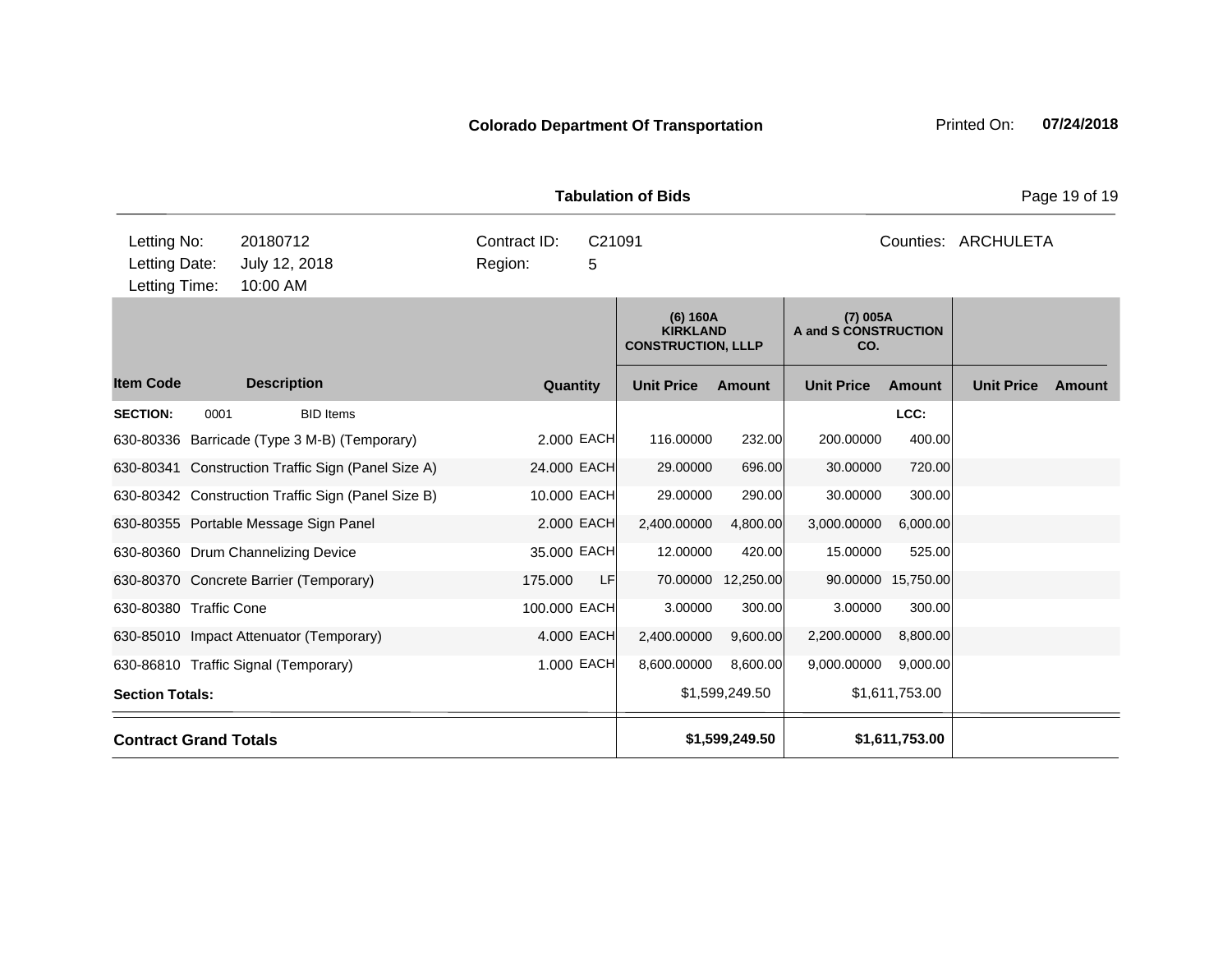|               |               | Printed On:  | 07/24/2018                      |                          |              |
|---------------|---------------|--------------|---------------------------------|--------------------------|--------------|
|               |               |              | <b>Low Bid Item Analysis</b>    |                          | Page 1 of 10 |
| Letting No:   | 20180712      | Contract ID: | C <sub>21091</sub>              | Counties: ARCHULETA      |              |
| Letting Date: | July 12, 2018 | Region:      | 5                               |                          |              |
| Letting Time: | 10:00 AM      |              | Contract Time: 56 CALENDAR DAYS | Project(s): STR 151A-010 |              |

| Line            | Item/<br>Description                     | Quantity                                    | Estimated<br>Price | Bid Price/<br><b>Units</b> | Estimated<br>Amount | <b>Bid Amount</b> | <b>Bid Est</b><br>$\%$ | Overrun $(+)$<br>Underrun (-) |
|-----------------|------------------------------------------|---------------------------------------------|--------------------|----------------------------|---------------------|-------------------|------------------------|-------------------------------|
| <b>SECTION:</b> | 0001                                     | <b>BID</b> Items                            |                    |                            |                     |                   |                        |                               |
| 0005            | 201-00000<br>Clearing and Grubbing       | 1.000                                       | 10,000.00000       | 15,000.00000<br>L S        | 10,000.00           | 15,000.00         | 150.00%                | 5,000.00                      |
| 0010            | 202-00035<br>Removal of Pipe             | 110.000                                     | 75.00000           | 31.25000<br>LF             | 8,250.00            | 3,437.50          | 41.67%                 | $-4,812.50$                   |
| 0015            | 202-00090<br>Removal of Delineator       | 2.000                                       | 10.00000           | 12.50000<br><b>EACH</b>    | 20.00               | 25.00             | 125.00%                | 5.00                          |
| 0020            | 202-00220<br>Removal of Asphalt Mat      | 531.000                                     | 10.00000           | 7.50000<br><b>SY</b>       | 5,310.00            | 3,982.50          | 75.00%                 | $-1,327.50$                   |
| 0025            | 202-00240                                | 565.000<br>Removal of Asphalt Mat (Planing) | 15.00000           | 8.55000<br><b>SY</b>       | 8,475.00            | 4,830.75          | 57.00%                 | $-3,644.25$                   |
| 0030            | 202-00250<br>Removal of Pavement Marking | 1,270.000                                   | 3.00000            | 3.61000<br><b>SF</b>       | 3,810.00            | 4,584.70          | 120.33%                | 774.70                        |
| 0035            | 202-01000<br>Removal of Fence            | 351.000                                     | 1.00000            | 2.50000<br>LF              | 351.00              | 877.50            | 250.00%                | 526.50                        |
| 0040            | 202-04001<br><b>Plug Culvert</b>         | 1.000                                       | 1,500.00000        | 7,750.00000<br><b>EACH</b> | 1,500.00            | 7,750.00          | 516.67%                | 6,250.00                      |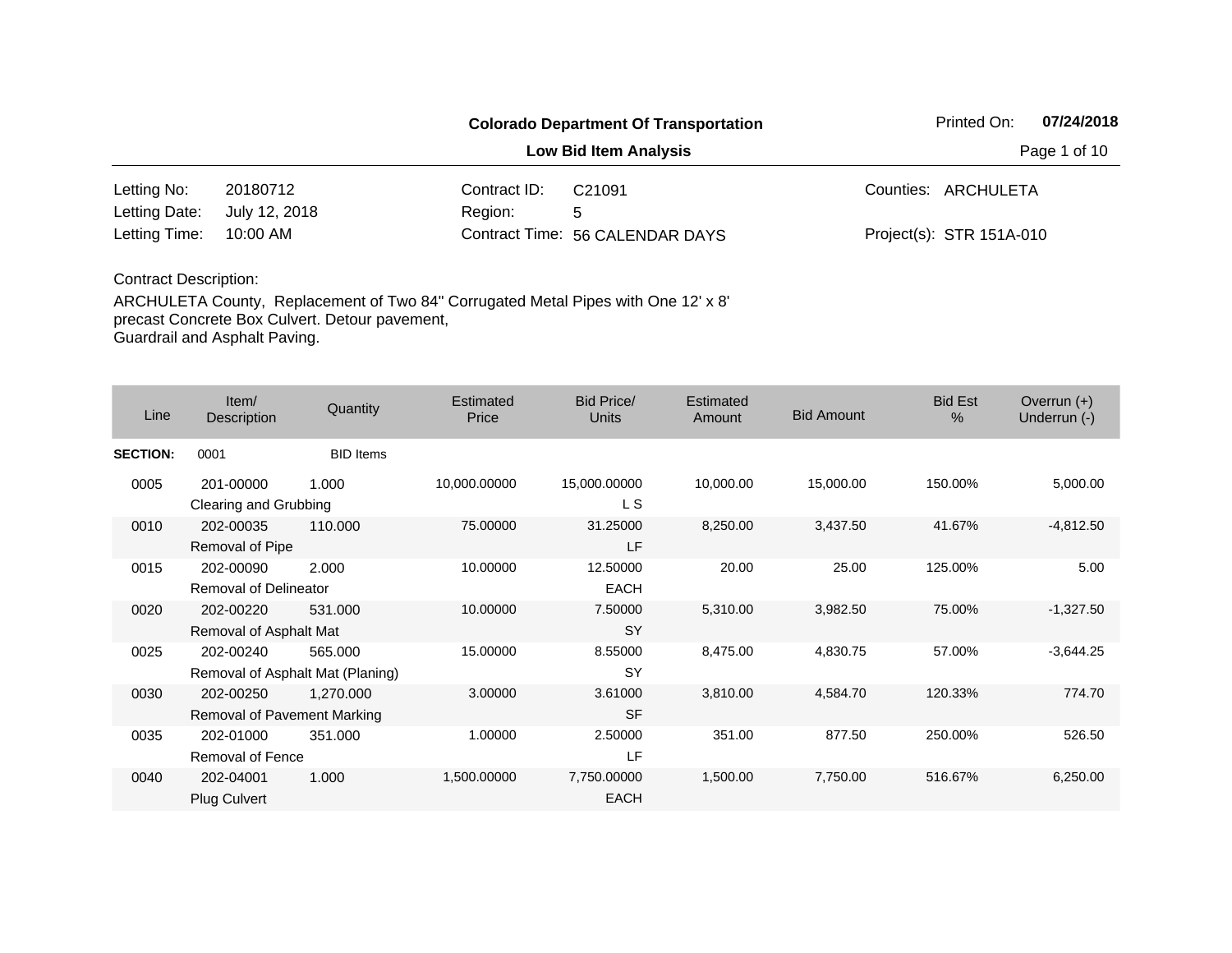|               |               | Printed On:  | 07/24/2018                      |                          |              |
|---------------|---------------|--------------|---------------------------------|--------------------------|--------------|
|               |               |              | <b>Low Bid Item Analysis</b>    |                          | Page 2 of 10 |
| Letting No:   | 20180712      | Contract ID: | C <sub>21091</sub>              | Counties: ARCHULETA      |              |
| Letting Date: | July 12, 2018 | Region:      | 5                               |                          |              |
| Letting Time: | 10:00 AM      |              | Contract Time: 56 CALENDAR DAYS | Project(s): STR 151A-010 |              |

| Line            | Item/<br>Description                   | Quantity                                           | Estimated<br>Price | Bid Price/<br><b>Units</b> | Estimated<br>Amount | <b>Bid Amount</b> | <b>Bid Est</b><br>$\%$ | Overrun $(+)$<br>Underrun (-) |
|-----------------|----------------------------------------|----------------------------------------------------|--------------------|----------------------------|---------------------|-------------------|------------------------|-------------------------------|
| <b>SECTION:</b> | 0001                                   | <b>BID</b> Items                                   |                    |                            |                     |                   |                        |                               |
| 0045            | 203-00060                              | 883.000<br>Embankment Material (Complete In Place) | 20.00000           | 15,00000<br>CY             | 17,660.00           | 13,245.00         | 75.00%                 | $-4,415.00$                   |
| 0050            | 203-01500<br>Blading                   | 30.000                                             | 130.00000          | 87.50000<br><b>HOUR</b>    | 3,900.00            | 2,625.00          | 67.31%                 | $-1,275.00$                   |
| 0055            | 203-01510<br><b>Backhoe</b>            | 20,000                                             | 150.00000          | 87.50000<br><b>HOUR</b>    | 3,000.00            | 1,750.00          | 58.33%                 | $-1,250.00$                   |
| 0060            | 203-01550<br>Dozing                    | 20,000                                             | 150.00000          | 87.50000<br><b>HOUR</b>    | 3,000.00            | 1,750.00          | 58.33%                 | $-1,250.00$                   |
| 0065            | 203-01582<br>Truck (Dump)              | 30.000                                             | 100.00000          | 87.50000<br><b>HOUR</b>    | 3,000.00            | 2,625.00          | 87.50%                 | $-375.00$                     |
| 0070            | 203-01594<br><b>Combination Loader</b> | 50.000                                             | 100.00000          | 87.50000<br><b>HOUR</b>    | 5,000.00            | 4,375.00          | 87.50%                 | $-625.00$                     |
| 0075            | 203-01597<br>Potholing                 | 16.000                                             | 200.00000          | 250,00000<br><b>HOUR</b>   | 3,200.00            | 4,000.00          | 125.00%                | 800.00                        |
| 0080            | 203-02330<br>Laborer                   | 20,000                                             | 40.00000           | 37.50000<br><b>HOUR</b>    | 800.00              | 750.00            | 93.75%                 | $-50.00$                      |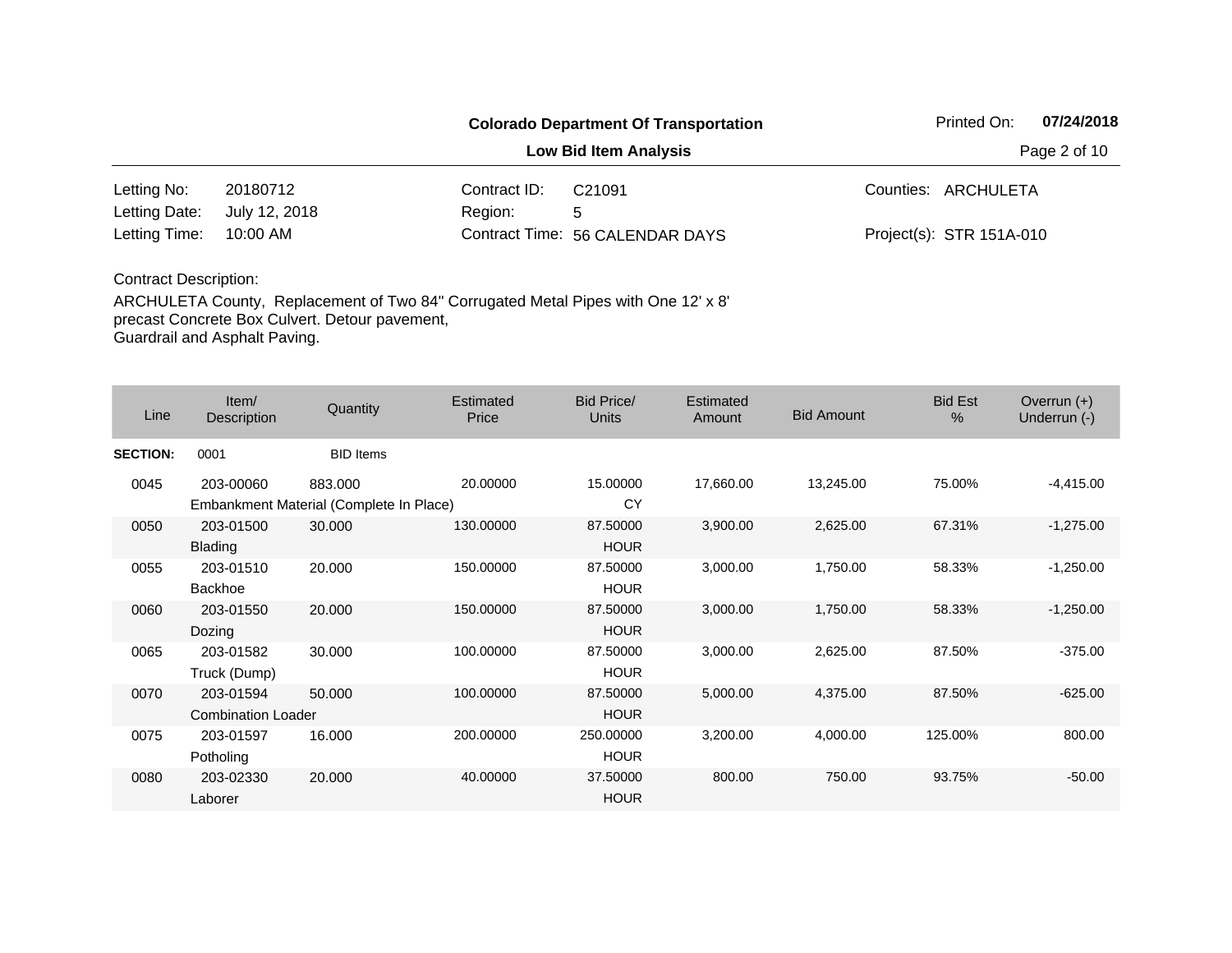|               | Printed On:   | 07/24/2018   |                                 |                          |              |
|---------------|---------------|--------------|---------------------------------|--------------------------|--------------|
|               |               |              | <b>Low Bid Item Analysis</b>    |                          | Page 3 of 10 |
| Letting No:   | 20180712      | Contract ID: | C <sub>21091</sub>              | Counties: ARCHULETA      |              |
| Letting Date: | July 12, 2018 | Region:      | 5                               |                          |              |
| Letting Time: | 10:00 AM      |              | Contract Time: 56 CALENDAR DAYS | Project(s): STR 151A-010 |              |

| Line            | Item/<br>Description                      | Quantity         | Estimated<br>Price | <b>Bid Price/</b><br><b>Units</b> | Estimated<br>Amount | <b>Bid Amount</b> | <b>Bid Est</b><br>$\%$ | Overrun $(+)$<br>Underrun (-) |
|-----------------|-------------------------------------------|------------------|--------------------|-----------------------------------|---------------------|-------------------|------------------------|-------------------------------|
| <b>SECTION:</b> | 0001                                      | <b>BID</b> Items |                    |                                   |                     |                   |                        |                               |
| 0085            | 206-00000<br><b>Structure Excavation</b>  | 920.000          | 30.00000           | 15.00000<br>CY                    | 27,600.00           | 13,800.00         | 50.00%                 | $-13,800.00$                  |
| 0090            | 206-00100<br>Structure Backfill (Class 1) | 360.000          | 50.00000           | 54.86000<br><b>CY</b>             | 18,000.00           | 19,749.60         | 109.72%                | 1,749.60                      |
| 0095            | 206-01781<br>Shoring (Area 1)             | 1.000            | 25,000.00000       | 24,000.00000<br>L S               | 25,000.00           | 24,000.00         | 96.00%                 | $-1,000.00$                   |
| 0100            | 206-01782<br>Shoring (Area 2)             | 1.000            | 25,000.00000       | 24,000.00000<br>L S               | 25,000.00           | 24,000.00         | 96.00%                 | $-1,000.00$                   |
| 0105            | 207-00205<br>Topsoil                      | 325.000          | 18.00000           | 10.00000<br>CY                    | 5,850.00            | 3,250.00          | 55.56%                 | $-2,600.00$                   |
| 0110            | 207-00210<br>Stockpile Topsoil            | 325.000          | 20.00000           | 10.00000<br><b>CY</b>             | 6,500.00            | 3,250.00          | 50.00%                 | $-3,250.00$                   |
| 0115            | 208-00002<br>Erosion Log Type 1 (12 Inch) | 500.000          | 5.00000            | 7.50000<br>LF                     | 2,500.00            | 3,750.00          | 150.00%                | 1,250.00                      |
| 0120            | 208-00020<br><b>Silt Fence</b>            | 2,450.000        | 2.50000            | 3.13000<br>LF                     | 6,125.00            | 7,668.50          | 125.20%                | 1,543.50                      |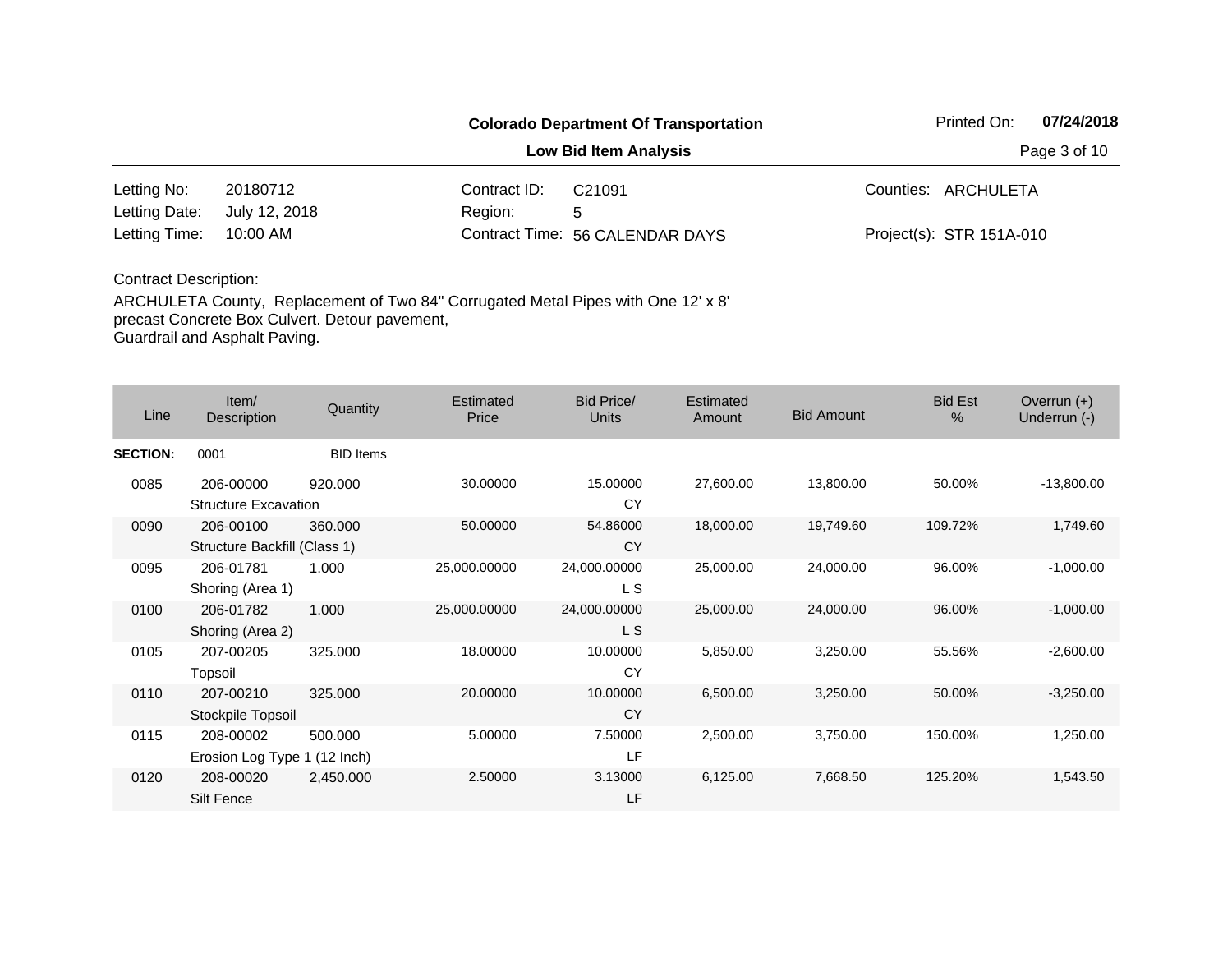|               |               | <b>Colorado Department Of Transportation</b> | Printed On:                     | 07/24/2018               |  |
|---------------|---------------|----------------------------------------------|---------------------------------|--------------------------|--|
|               |               | Page 4 of 10                                 |                                 |                          |  |
| Letting No:   | 20180712      | Contract ID:                                 | C <sub>21091</sub>              | Counties: ARCHULETA      |  |
| Letting Date: | July 12, 2018 | Region:                                      | 5                               |                          |  |
| Letting Time: | 10:00 AM      |                                              | Contract Time: 56 CALENDAR DAYS | Project(s): STR 151A-010 |  |

| Line            | Item/<br>Description                           | Quantity                                               | Estimated<br>Price | Bid Price/<br><b>Units</b> | Estimated<br>Amount | <b>Bid Amount</b> | <b>Bid Est</b><br>$\frac{0}{0}$ | Overrun $(+)$<br>Underrun (-) |
|-----------------|------------------------------------------------|--------------------------------------------------------|--------------------|----------------------------|---------------------|-------------------|---------------------------------|-------------------------------|
| <b>SECTION:</b> | 0001                                           | <b>BID</b> Items                                       |                    |                            |                     |                   |                                 |                               |
| 0125            | 208-00045<br>Concrete Washout Structure        | 1.000                                                  | 1,300.00000        | 1,125.00000<br><b>EACH</b> | 1,300.00            | 1,125.00          | 86.54%                          | $-175.00$                     |
| 0130            | 208-00070<br>Vehicle Tracking Pad              | 2.000                                                  | 1,200.00000        | 1,875.00000<br><b>EACH</b> | 2,400.00            | 3,750.00          | 156.25%                         | 1,350.00                      |
| 0135            | 208-00103                                      | 44.000<br>Removal and Disposal of Sediment (Labor)     | 40.00000           | 37.50000<br><b>HOUR</b>    | 1,760.00            | 1,650.00          | 93.75%                          | $-110.00$                     |
| 0140            | 208-00105                                      | 20,000<br>Removal and Disposal of Sediment (Equipment) | 100.00000          | 87.50000<br><b>HOUR</b>    | 2,000.00            | 1,750.00          | 87.50%                          | $-250.00$                     |
| 0145            | 208-00106<br>Sweeping (Sediment Removal)       | 10.000                                                 | 120.00000          | 87.50000<br><b>HOUR</b>    | 1,200.00            | 875.00            | 72.92%                          | $-325.00$                     |
| 0150            | 208-00107<br>Removal of Trash                  | 10.000                                                 | 80.00000           | 37.50000<br><b>HOUR</b>    | 800.00              | 375.00            | 46.88%                          | $-425.00$                     |
| 0155            | 208-00207<br><b>Erosion Control Management</b> | 18.000                                                 | 225.00000          | 110.00000<br><b>DAY</b>    | 4,050.00            | 1,980.00          | 48.89%                          | $-2,070.00$                   |
| 0160            | 208-00400<br><b>Water Control</b>              | 1.000                                                  | 10,000.00000       | 10,000.00000<br>L S        | 10,000.00           | 10,000.00         | 100.00%                         | 0.00                          |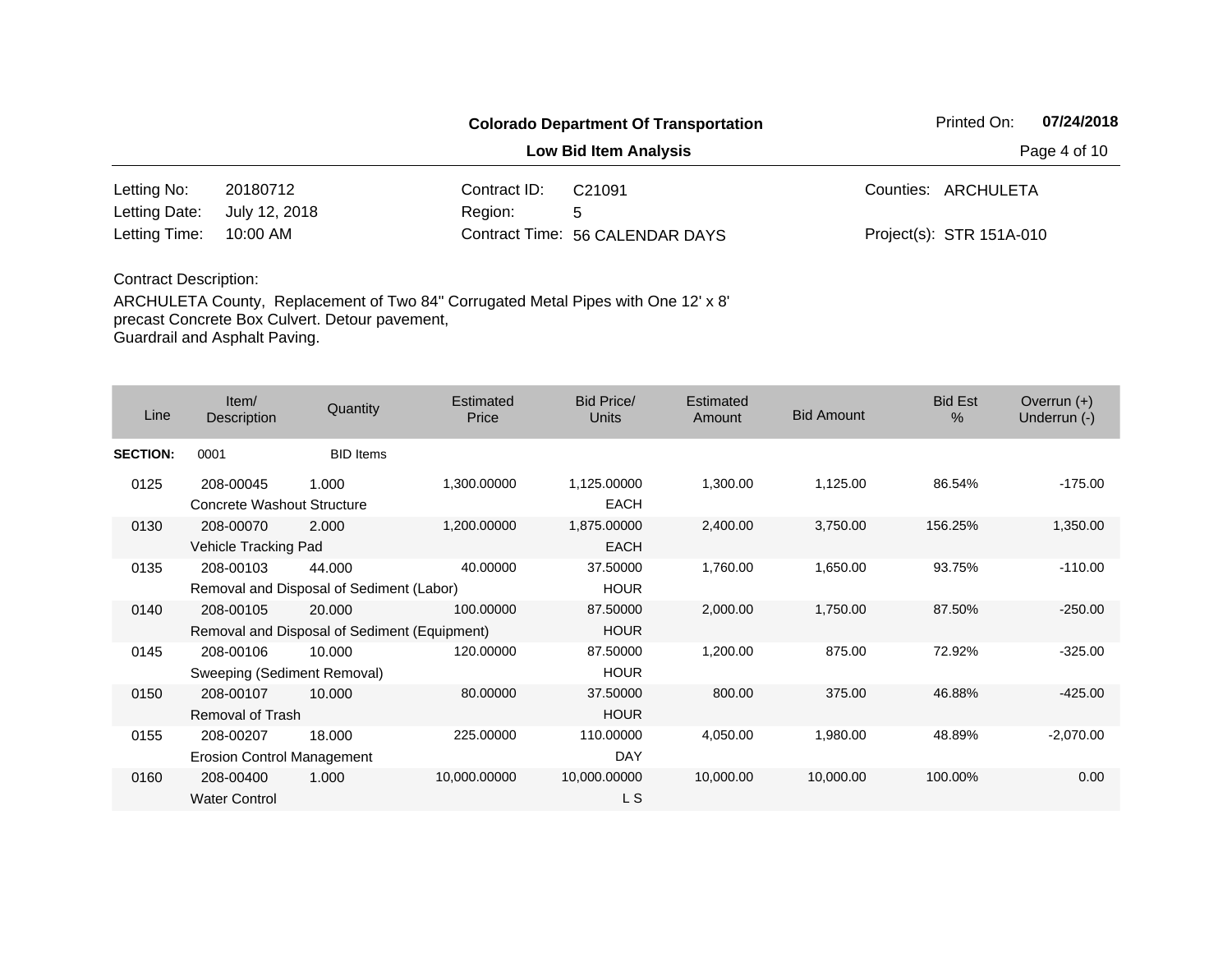|               |               |              | <b>Colorado Department Of Transportation</b> | Printed On:              | 07/24/2018 |
|---------------|---------------|--------------|----------------------------------------------|--------------------------|------------|
|               | Page 5 of 10  |              |                                              |                          |            |
| Letting No:   | 20180712      | Contract ID: | C <sub>21091</sub>                           | Counties: ARCHULETA      |            |
| Letting Date: | July 12, 2018 | Region:      | 5                                            |                          |            |
| Letting Time: | 10:00 AM      |              | Contract Time: 56 CALENDAR DAYS              | Project(s): STR 151A-010 |            |
|               |               |              |                                              |                          |            |

| Line            | Item/<br>Description                    | Quantity                                            | Estimated<br>Price | Bid Price/<br><b>Units</b>  | <b>Estimated</b><br>Amount | <b>Bid Amount</b> | <b>Bid Est</b><br>$\%$ | Overrun $(+)$<br>Underrun (-) |
|-----------------|-----------------------------------------|-----------------------------------------------------|--------------------|-----------------------------|----------------------------|-------------------|------------------------|-------------------------------|
| <b>SECTION:</b> | 0001                                    | <b>BID</b> Items                                    |                    |                             |                            |                   |                        |                               |
| 0165            | 212-00006<br>Seeding (Native)           | 0.900                                               | 2,000.00000        | 1,250.00000<br><b>ACRE</b>  | 1,800.00                   | 1,125.00          | 62.50%                 | $-675.00$                     |
| 0170            | 212-00028<br>Seeding (Wetlands)         | 0.010                                               | 2,100.00000        | 18,750.00000<br><b>ACRE</b> | 21.00                      | 187.50            | 892.86%                | 166.50                        |
| 0175            | 212-00032<br>Soil Conditioning          | 0.900                                               | 1,500.00000        | 625.00000<br><b>ACRE</b>    | 1,350.00                   | 562.50            | 41.67%                 | $-787.50$                     |
| 0180            | 213-00003<br>Mulching (Weed Free)       | 0.300                                               | 2,000.00000        | 1,875.00000<br><b>ACRE</b>  | 600.00                     | 562.50            | 93.75%                 | $-37.50$                      |
| 0185            | 213-00061<br>Mulch Tackifier            | 60,000                                              | 5.00000            | 6.25000<br>LB               | 300.00                     | 375.00            | 125.00%                | 75.00                         |
| 0190            | 214-01010<br><b>Brush Layer Cutting</b> | 100,000                                             | 3.00000            | 6.25000<br><b>EACH</b>      | 300.00                     | 625.00            | 208.33%                | 325.00                        |
| 0195            | 216-00101<br>(Photodegradable Class 1)  | 1,579.000<br>Soil Retention Blanket (Straw-Coconut) | 4.00000            | 3.33000<br><b>SY</b>        | 6,316.00                   | 5,258.07          | 83.25%                 | $-1,057.93$                   |
| 0200            | 240-00000<br>Wildlife Biologist         | 20.000                                              | 100.00000          | 100.00000<br><b>HOUR</b>    | 2,000.00                   | 2,000.00          | 100.00%                | 0.00                          |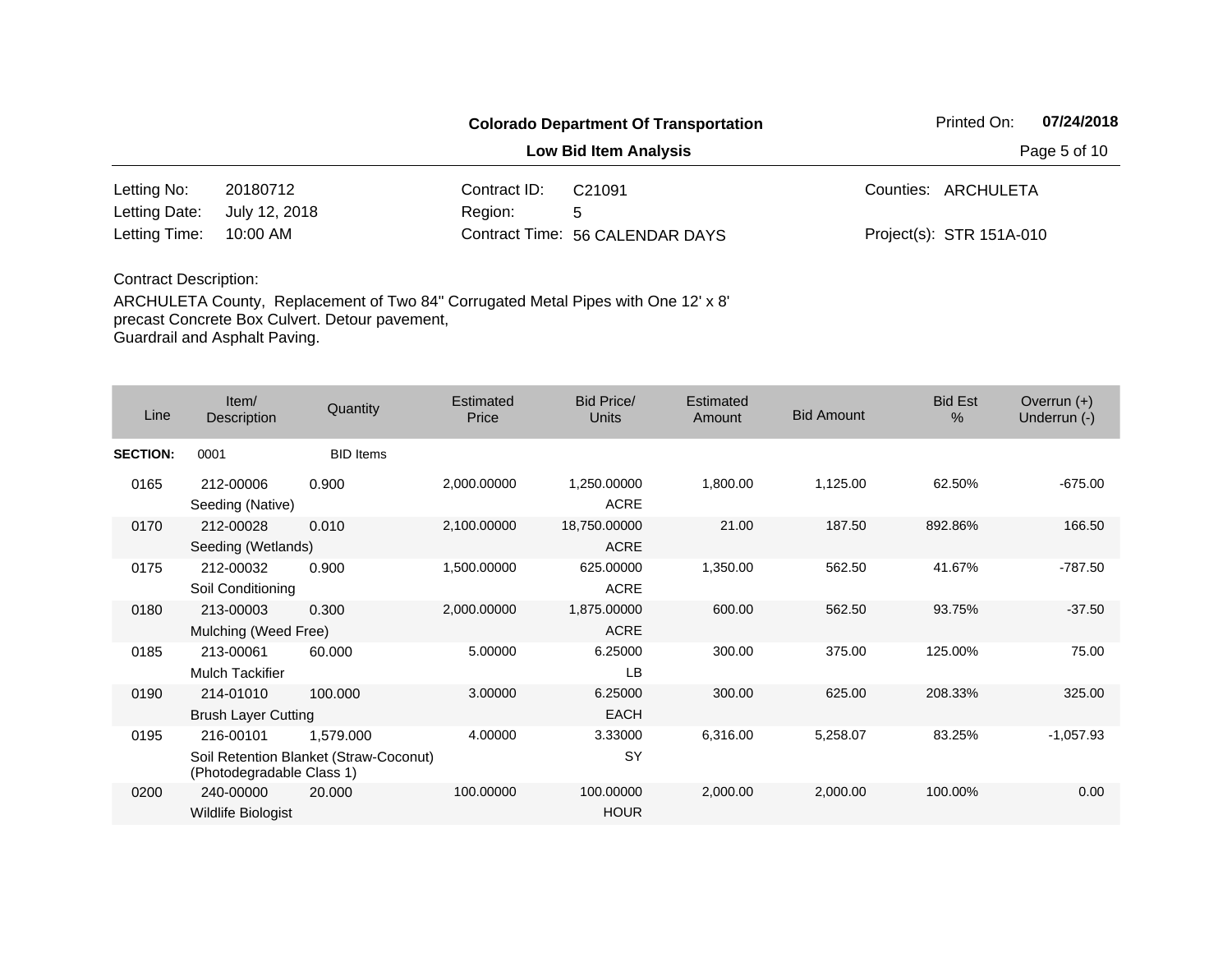|                              |                    |                                                            | 07/24/2018<br>Printed On:                    |  |  |  |
|------------------------------|--------------------|------------------------------------------------------------|----------------------------------------------|--|--|--|
| <b>Low Bid Item Analysis</b> |                    |                                                            |                                              |  |  |  |
| 20180712                     | C <sub>21091</sub> |                                                            | Counties: ARCHULETA                          |  |  |  |
| July 12, 2018                | 5                  |                                                            |                                              |  |  |  |
| 10:00 AM                     |                    |                                                            | Project(s): STR 151A-010                     |  |  |  |
|                              |                    | Contract ID:<br>Region:<br>Contract Time: 56 CALENDAR DAYS | <b>Colorado Department Of Transportation</b> |  |  |  |

| Line            | Item/<br>Description                           | Quantity                                        | Estimated<br>Price | Bid Price/<br><b>Units</b> | <b>Estimated</b><br>Amount | <b>Bid Amount</b> | <b>Bid Est</b><br>$\%$ | Overrun $(+)$<br>Underrun (-) |
|-----------------|------------------------------------------------|-------------------------------------------------|--------------------|----------------------------|----------------------------|-------------------|------------------------|-------------------------------|
| <b>SECTION:</b> | 0001                                           | <b>BID</b> Items                                |                    |                            |                            |                   |                        |                               |
| 0205            | 304-06000<br>Aggregate Base Course (Class 6)   | 524.000                                         | 18.00000           | 33.83000<br><b>TON</b>     | 9,432.00                   | 17,726.92         | 187.94%                | 8,294.92                      |
| 0210            | 403-00720                                      | 863.000<br>Hot Mix Asphalt (Patching) (Asphalt) | 225.00000          | 150.00000<br><b>TON</b>    | 194,175.00                 | 129,450.00        | 66.67%                 | $-64,725.00$                  |
| 0215            | 411-10255<br>Emulsified Asphalt (Slow-Setting) | 243.000                                         | 3.50000            | 5.56000<br>GAL             | 850.50                     | 1,351.08          | 158.86%                | 500.58                        |
| 0220            | 420-00000<br>Geomembrane                       | 140.000                                         | 35.00000           | 6.00000<br><b>SY</b>       | 4,900.00                   | 840.00            | 17.14%                 | $-4,060.00$                   |
| 0225            | 506-00212<br>Riprap (12 Inch)                  | 17.000                                          | 140.00000          | 140.00000<br>CY            | 2,380.00                   | 2,380.00          | 100.00%                | 0.00                          |
| 0230            | 506-00224<br>Riprap (24 Inch)                  | 130,000                                         | 150.00000          | 155.00000<br><b>CY</b>     | 19,500.00                  | 20,150.00         | 103.33%                | 650.00                        |
| 0235            | 601-03000<br>Concrete Class D                  | 56,000                                          | 1,000.00000        | 1,000.00000<br>CY          | 56,000.00                  | 56,000.00         | 100.00%                | 0.00                          |
| 0240            | 602-00020<br>Reinforcing Steel (Epoxy Coated)  | 6,920.000                                       | 1.50000            | 2.25000<br>LB              | 10,380.00                  | 15,570.00         | 150.00%                | 5,190.00                      |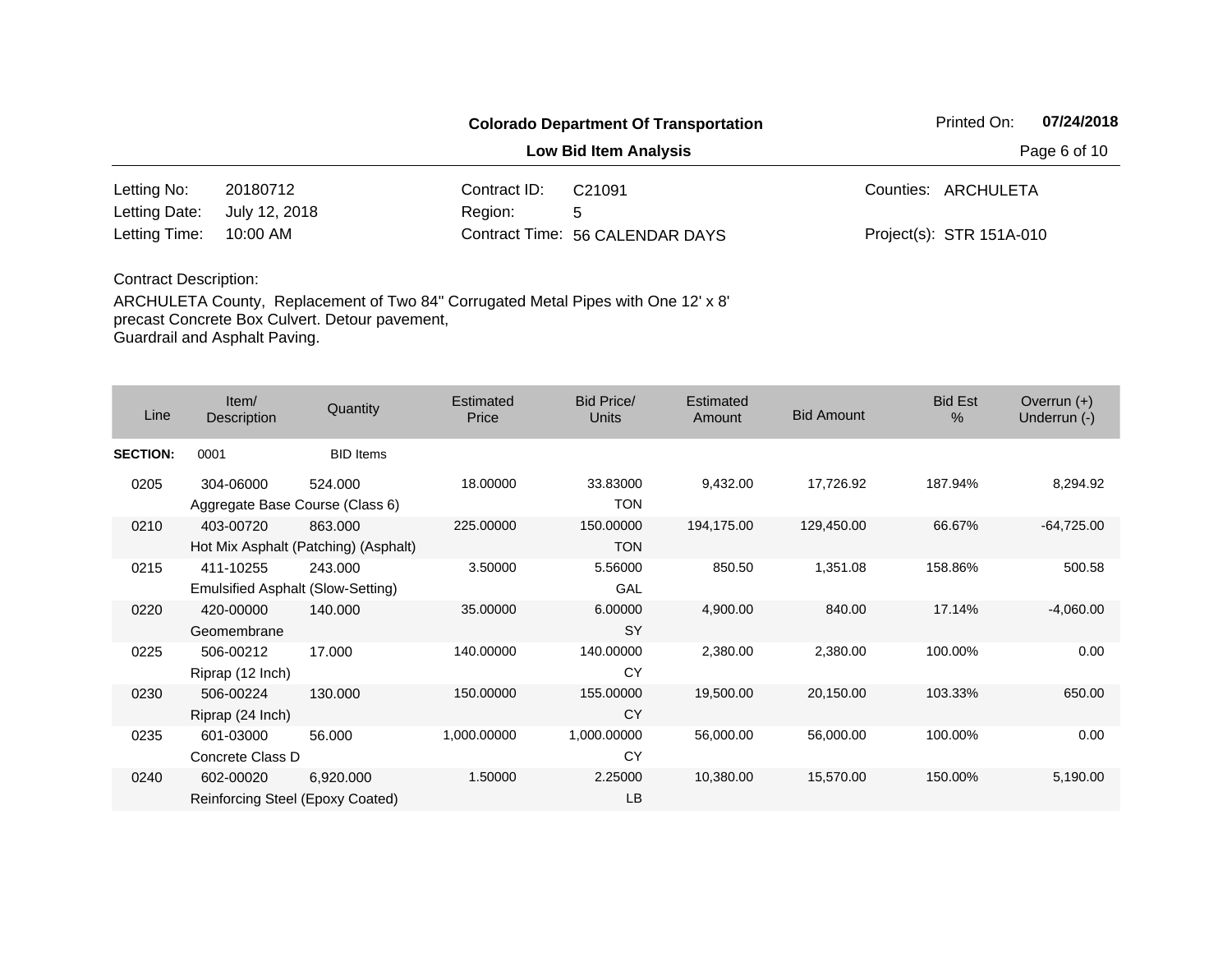|                      |               |              | <b>Colorado Department Of Transportation</b> | Printed On:              | 07/24/2018 |
|----------------------|---------------|--------------|----------------------------------------------|--------------------------|------------|
|                      |               | Page 7 of 10 |                                              |                          |            |
| Letting No:          | 20180712      | Contract ID: | C <sub>21091</sub>                           | Counties: ARCHULETA      |            |
| Letting Date:        | July 12, 2018 | Region:      | 5                                            |                          |            |
| Letting Time:        | 10:00 AM      |              | Contract Time: 56 CALENDAR DAYS              | Project(s): STR 151A-010 |            |
| Contract Description |               |              |                                              |                          |            |

| Line            | Item/<br>Description                    | Quantity                                                | Estimated<br>Price | Bid Price/<br>Units        | Estimated<br>Amount | <b>Bid Amount</b> | <b>Bid Est</b><br>$\frac{0}{0}$ | Overrun $(+)$<br>Underrun (-) |
|-----------------|-----------------------------------------|---------------------------------------------------------|--------------------|----------------------------|---------------------|-------------------|---------------------------------|-------------------------------|
| <b>SECTION:</b> | 0001                                    | <b>BID</b> Items                                        |                    |                            |                     |                   |                                 |                               |
| 0245            | 603-71208                               | 75.000<br>12x8 Foot Concrete Box Culvert (Precast)      | 2,250.00000        | 2,089.00000<br>LF          | 168,750.00          | 156,675.00        | 92.84%                          | $-12,075.00$                  |
| 0250            | 606-00301<br>Guardrail                  | 475.000<br>Guardrail Type 3 (6-3 Post Spacing) 31" Tall | 25,00000           | 42.50000<br>LF             | 11,875.00           | 20,187.50         | 170.00%                         | 8,312.50                      |
| 0255            | 606-02003<br>End Anchorage (Nonflared)  | 8.000                                                   | 2,200.00000        | 3,450.00000<br><b>EACH</b> | 17,600.00           | 27,600.00         | 156.82%                         | 10,000.00                     |
| 0260            | 607-00005<br><b>End Post</b>            | 2.000                                                   | 220.00000          | 156.25000<br><b>EACH</b>   | 440.00              | 312.50            | 71.02%                          | $-127.50$                     |
| 0265            | 607-00010<br>Corner and Line Brace Post | 8.000                                                   | 400.00000          | 187.50000<br><b>EACH</b>   | 3,200.00            | 1,500.00          | 46.88%                          | $-1,700.00$                   |
| 0270            | 607-01100                               | 443.000<br>Fence Barbed Wire With Treated Wooden Posts  | 10.00000           | 10.00000<br>LF             | 4,430.00            | 4,430.00          | 100.00%                         | 0.00                          |
| 0275            | 607-11525<br>Fence (Plastic)            | 400.000                                                 | 4.00000            | 3.75000<br>LF              | 1,600.00            | 1,500.00          | 93.75%                          | $-100.00$                     |
| 0280            | 612-00001<br>Delineator (Type I)        | 4.000                                                   | 25.00000           | 25.00000<br><b>EACH</b>    | 100.00              | 100.00            | 100.00%                         | 0.00                          |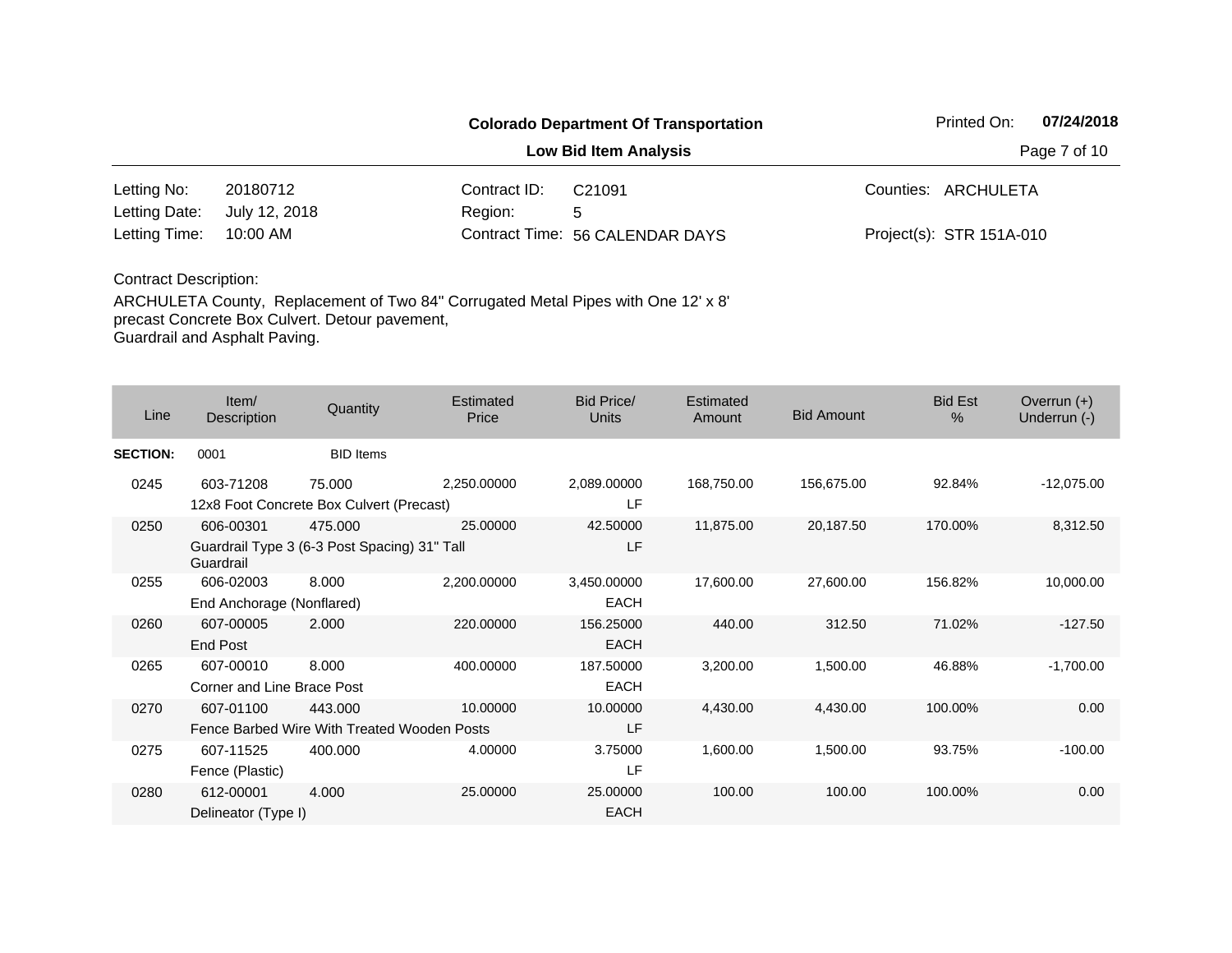|               |               |              | <b>Colorado Department Of Transportation</b> |  | Printed On:              | 07/24/2018 |
|---------------|---------------|--------------|----------------------------------------------|--|--------------------------|------------|
|               | Page 8 of 10  |              |                                              |  |                          |            |
| Letting No:   | 20180712      | Contract ID: | C <sub>21091</sub>                           |  | Counties: ARCHULETA      |            |
| Letting Date: | July 12, 2018 | Region:      | 5                                            |  |                          |            |
| Letting Time: | 10:00 AM      |              | Contract Time: 56 CALENDAR DAYS              |  | Project(s): STR 151A-010 |            |

| Line            | Item/<br>Description                               | Quantity         | Estimated<br>Price | <b>Bid Price/</b><br><b>Units</b> | Estimated<br>Amount | <b>Bid Amount</b> | <b>Bid Est</b><br>$\%$ | Overrun $(+)$<br>Underrun (-) |
|-----------------|----------------------------------------------------|------------------|--------------------|-----------------------------------|---------------------|-------------------|------------------------|-------------------------------|
| <b>SECTION:</b> | 0001                                               | <b>BID</b> Items |                    |                                   |                     |                   |                        |                               |
| 0285            | 612-00003<br>Delineator (Type III)                 | 4.000            | 30.00000           | 25.00000<br><b>EACH</b>           | 120.00              | 100.00            | 83.33%                 | $-20.00$                      |
| 0290            | 620-00001<br>Field Office (Class 1)                | 1.000            | 23,000.00000       | 8,750.00000<br><b>EACH</b>        | 23,000.00           | 8,750.00          | 38.04%                 | $-14,250.00$                  |
| 0295            | 620-00020<br><b>Sanitary Facility</b>              | 1.000            | 1,000.00000        | 1,000.00000<br><b>EACH</b>        | 1,000.00            | 1,000.00          | 100.00%                | 0.00                          |
| 0300            | 621-00425<br>Detour                                | 1.000            | 50,000.00000       | 28,375.00000<br>L S               | 50,000.00           | 28,375.00         | 56.75%                 | $-21,625.00$                  |
| 0305            | 624-20301<br>Detour Drainage Pipe (Class 0)        | 1.000            | 5,000.00000        | 3,125.00000<br>L S                | 5,000.00            | 3,125.00          | 62.50%                 | $-1,875.00$                   |
| 0310            | 625-00000<br><b>Construction Surveying</b>         | 1.000            | 8,000.00000        | 12,100.00000<br>L S               | 8,000.00            | 12,100.00         | 151.25%                | 4,100.00                      |
| 0315            | 626-00000<br>Mobilization                          | 1.000            | 100,000.00000      | 82,627.38000<br>L S               | 100,000.00          | 82,627.38         | 82.63%                 | $-17,372.62$                  |
| 0320            | 626-01104<br>Public Information Services (Tier IV) | 1.000            | 3,000.00000        | 4,200.00000<br>L S                | 3,000.00            | 4,200.00          | 140.00%                | 1,200.00                      |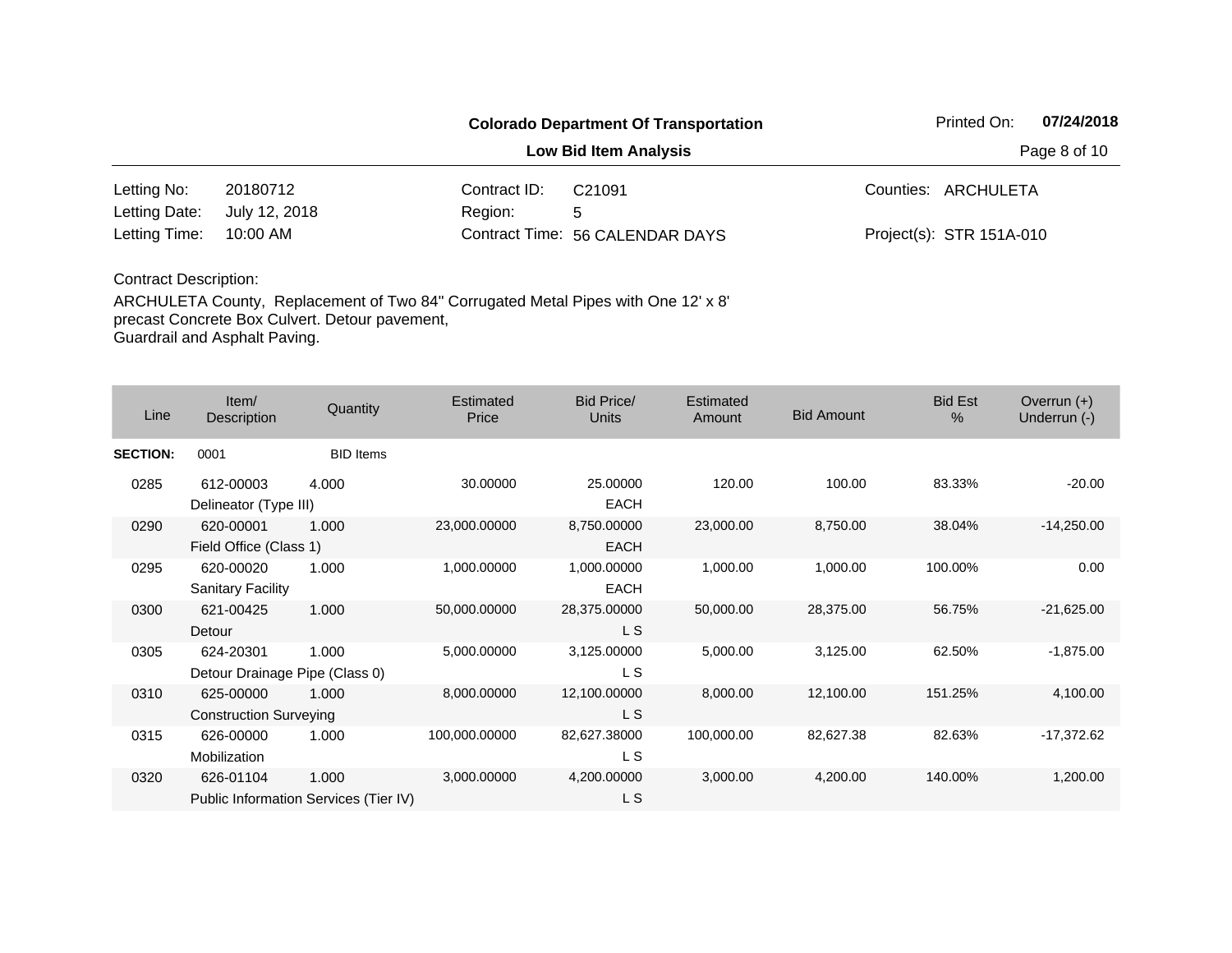|                      |               |              | <b>Colorado Department Of Transportation</b> | Printed On:              | 07/24/2018 |
|----------------------|---------------|--------------|----------------------------------------------|--------------------------|------------|
|                      |               | Page 9 of 10 |                                              |                          |            |
| Letting No:          | 20180712      | Contract ID: | C <sub>21091</sub>                           | Counties: ARCHULETA      |            |
| Letting Date:        | July 12, 2018 | Region:      | 5                                            |                          |            |
| Letting Time:        | 10:00 AM      |              | Contract Time: 56 CALENDAR DAYS              | Project(s): STR 151A-010 |            |
| Contract Description |               |              |                                              |                          |            |

| Line                              | Item/<br>Description                     | Quantity                                       | Estimated<br>Price | Bid Price/<br><b>Units</b> | Estimated<br>Amount | <b>Bid Amount</b> | <b>Bid Est</b><br>$\%$ | Overrun $(+)$<br>Underrun (-) |
|-----------------------------------|------------------------------------------|------------------------------------------------|--------------------|----------------------------|---------------------|-------------------|------------------------|-------------------------------|
| <b>SECTION:</b>                   | 0001                                     | <b>BID</b> Items                               |                    |                            |                     |                   |                        |                               |
| 0325                              | 627-00013                                | 15.000<br>Pavement Marking Paint (High Build)  | 60.00000           | 138.00000<br>GAL           | 900.00              | 2,070.00          | 230.00%                | 1,170.00                      |
| 0330                              | 627-00013                                | 21,000                                         | 33,00000           | 138.00000                  | 693.00              | 2,898.00          | 418.18%                | 2,205.00                      |
|                                   | Temporary                                | Pavement Marking Paint (High Build) High Build |                    | GAL                        |                     |                   |                        |                               |
| 0335                              | 630-00000                                | 1,300.000                                      | 22.00000           | 23.00000                   | 28,600.00           | 29,900.00         | 104.55%                | 1,300.00                      |
|                                   | Flagging                                 |                                                |                    | <b>HOUR</b>                |                     |                   |                        |                               |
| 0340                              | 630-00007                                | 23.000                                         | 80.00000           | 128.00000                  | 1,840.00            | 2,944.00          | 160.00%                | 1,104.00                      |
|                                   | <b>Traffic Control Inspection</b>        |                                                |                    | DAY                        |                     |                   |                        |                               |
| 0345                              | 630-00012                                | 57.000                                         | 500.00000          | 583.00000                  | 28,500.00           | 33,231.00         | 116.60%                | 4,731.00                      |
| <b>Traffic Control Management</b> |                                          |                                                |                    | <b>DAY</b>                 |                     |                   |                        |                               |
| 0350                              | 630-80001                                | 4.000                                          | 570.00000          | 556.00000                  | 2,280.00            | 2,224.00          | 97.54%                 | $-56.00$                      |
|                                   | Flashing Beacon (Portable)               |                                                |                    | <b>EACH</b>                |                     |                   |                        |                               |
| 0355                              | 630-80336                                | 2.000                                          | 190.00000          | 139.00000                  | 380.00              | 278.00            | 73.16%                 | $-102.00$                     |
|                                   |                                          | Barricade (Type 3 M-B) (Temporary)             |                    | <b>EACH</b>                |                     |                   |                        |                               |
| 0360                              | 630-80341                                | 24.000                                         | 6.00000            | 22.00000                   | 144.00              | 528.00            | 366.67%                | 384.00                        |
|                                   | Construction Traffic Sign (Panel Size A) |                                                |                    | <b>EACH</b>                |                     |                   |                        |                               |